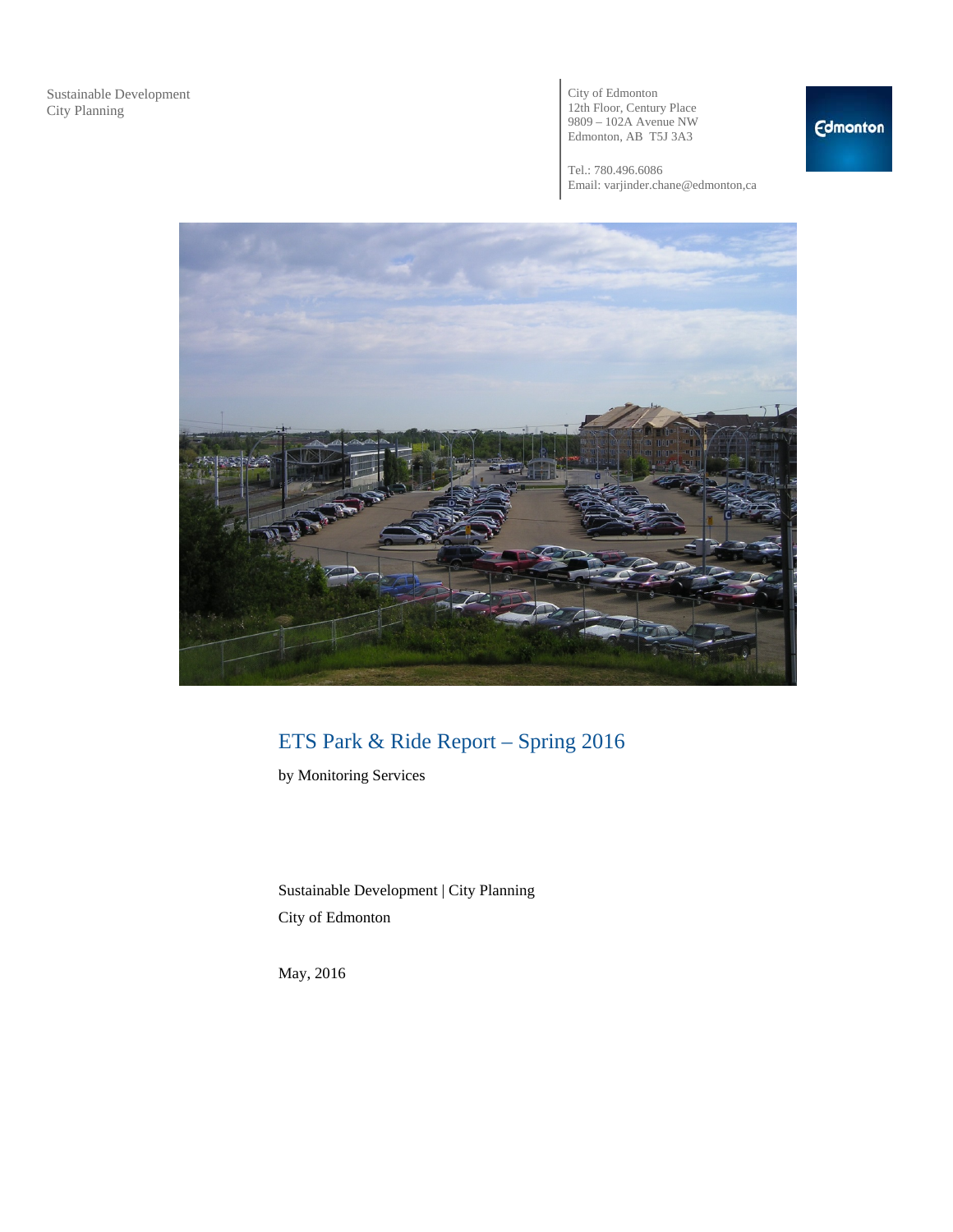### **Introduction**

Edmonton Transit System (ETS) operates a total of nine Park & Ride sites throughout the City of Edmonton. There are five sites adjacent to LRT Transit Centre's: Clareview (two sites), Belvedere, Stadium and Century Park. There are three sites adjacent to Bus Transit Centre's: Meadows, Lewis Farms and Eaux Claires. The remaining standalone site is the Davies City Lot.

Monitoring Services monitors the utilization of all the Park & Ride sites between

the hours of 6:00 AM and 11:00 AM during three different time periods in a year; Spring, Summer and Fall. The Spring 2016 Park & Ride Survey was conducted in May, 2016, when universities are out of session and schools are still in session.

### **Key Findings**

- **84%** of all available parking is occupied at the sites adjacent to both LRT and Bus Transit Centre's by 11:00AM.
- **95%** of all available parking is occupied at the sites adjacent to LRT Transit Centre's by 11:00 AM.
- **50%** of all available parking is occupied at the sites adjacent to Bus Transit Centre's by 11:00 AM.
- **68%** of all available parking spaces dedicated for the Paid Park & Ride Program are occupied by 11:00 AM.

There are a total of 9 ETS Park & Ride locations throughout the City of Edmonton.

ETS Park & Ride Surveys are conducted three times a year: Spring, Summer and Fall.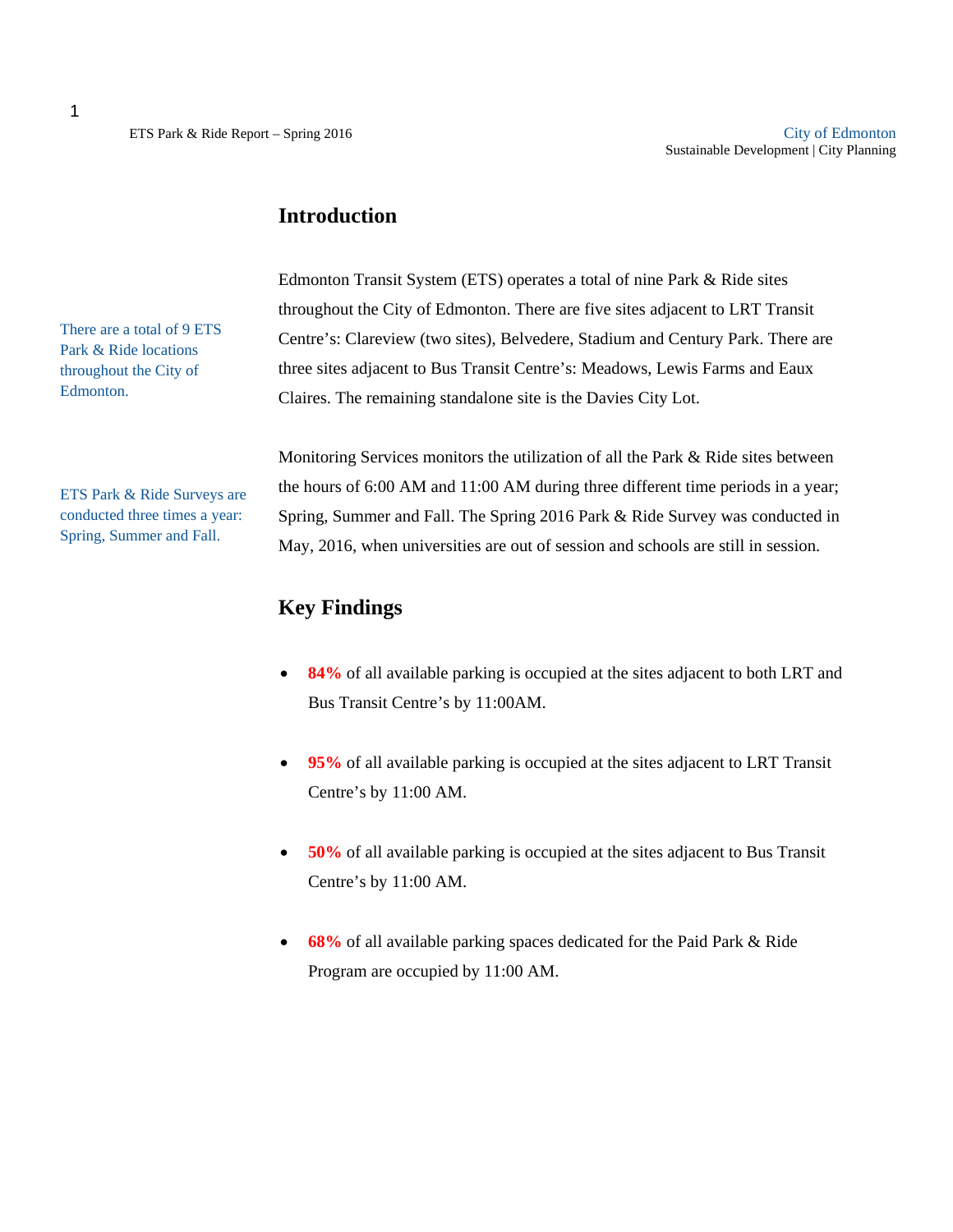## **ETS Park & Ride Lot Capacity**

ETS offers a total of 5,711 parking spaces for access to the transit system by vehicle. This figure does not include "Reserved Stalls" which can be the following: loading zone stalls, Kiss & Ride stalls, taxi stalls, ETS inspector stalls and Transit Centre Kiosk stalls.

A number of changes in capacity have occurred since the previous year's survey:

- Belvedere and Century Park increased due to updates in the configuration of the available gravel parking spaces.
- Clareview East, Clareview West and Stadium decreased due to updates in the configuration of the available paved parking spaces.
- Meadows increased due to updates in the configuration of the available paved parking spaces.
- Lewis Farm increased due to the addition of a new gravel parking lot.
- Davies City Lot is monitored for the first time.

Table 1: ETS Park & Ride Total Capacity:

| <b>Type</b>           | <b>Park &amp; Ride Lot</b> | <b>Lot Capacity</b> | % Change<br>from 2015 |
|-----------------------|----------------------------|---------------------|-----------------------|
| <b>LRT Station</b>    | Clareview East             | 523                 | (2.2%)                |
| <b>LRT Station</b>    | Clareview West             | 870                 | $(0.1\%)$             |
| <b>LRT Station</b>    | <b>Belvedere</b>           | 761                 | $0.9\%$               |
| <b>LRT Station</b>    | Stadium                    | 520                 | (1.7%)                |
| <b>LRT Station</b>    | <b>Century Park</b>        | 1323                | 2.3%                  |
|                       | Total:                     | 3997                | 0.4%                  |
| <b>Transit Centre</b> | <b>Meadows</b>             | 254                 | 0.4%                  |
| <b>Transit Centre</b> | Lewis Farms                | 613                 | 64.3%                 |
| <b>Transit Centre</b> | Eaux Claires               | 391                 | 0.0%                  |
|                       | Total:                     | 1258                | 23.7%                 |
| Standalone            | Davies City Lot            | 456                 | N/A                   |
|                       | <b>TOTAL SUPPLY</b>        | 5711                | 14.2%                 |

There are close to 4,000 available parking spaces at 5 LRT Transit Centre Park & Ride locations.

This is the first year that Davies City Lot is being monitored.

ETS now offers a total of 5,711 available parking spaces for access to the transit

system by vehicle.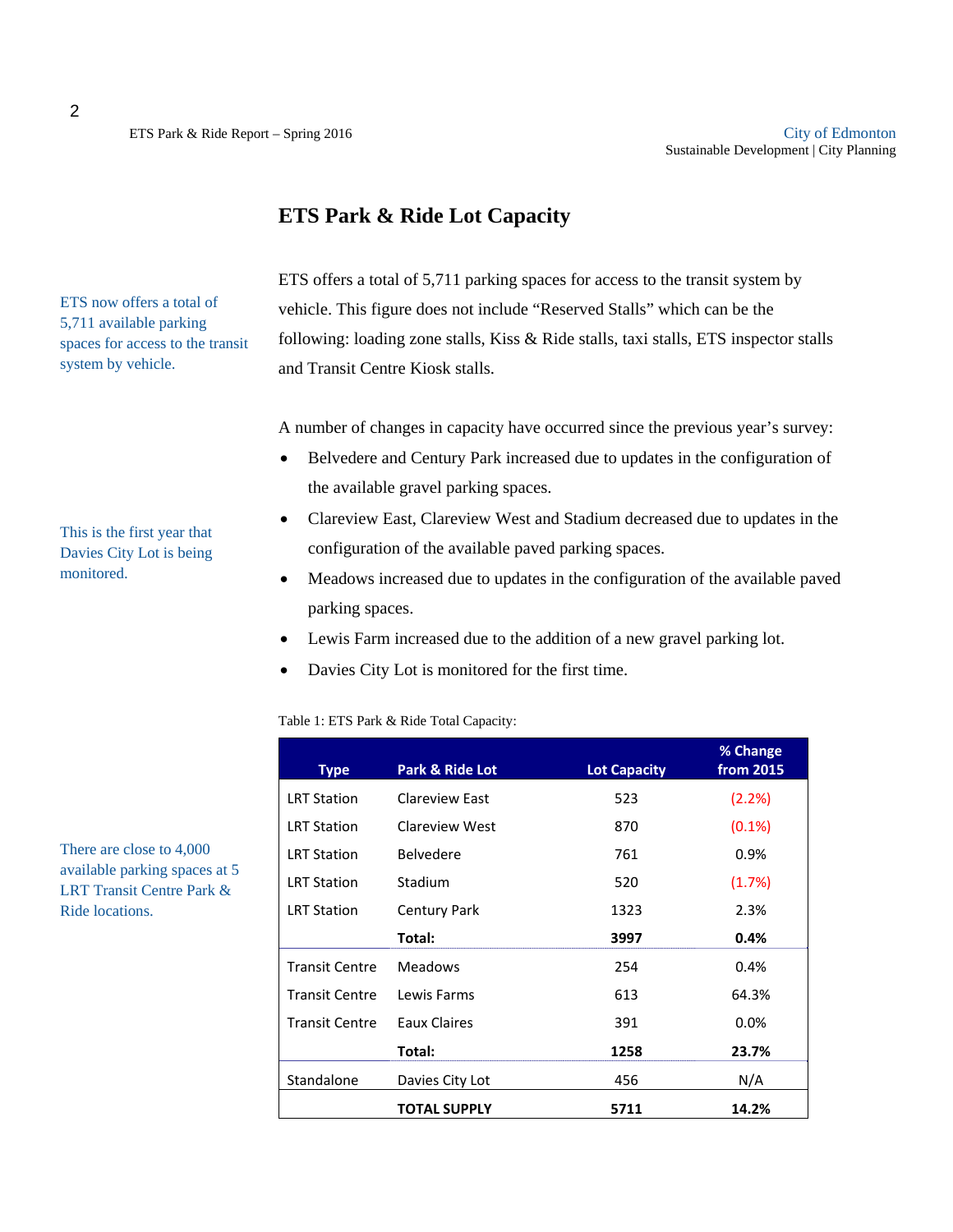| <b>Type</b>           | Park & Ride Lot       | <b>Free</b><br><b>Stalls</b> | Paid<br><b>Parking</b><br><b>Stalls</b> | <b>Handicapped</b><br><b>Stalls</b> | <b>Carpool</b><br><b>Parking</b><br><b>Stalls</b> | <b>Reserved</b><br><b>Stalls</b> |
|-----------------------|-----------------------|------------------------------|-----------------------------------------|-------------------------------------|---------------------------------------------------|----------------------------------|
| <b>LRT Station</b>    | <b>Clareview East</b> | 507                          |                                         | 12                                  | 4                                                 | 7                                |
| <b>LRT Station</b>    | Clareview West        | 624                          | 234                                     | 12                                  |                                                   | 10                               |
| <b>LRT Station</b>    | <b>Belvedere</b>      | 691                          | 50                                      | 15                                  | 5                                                 | 5                                |
| <b>LRT Station</b>    | Stadium               | 441                          | 65                                      | 9                                   | 5                                                 | 9                                |
| <b>LRT Station</b>    | <b>Century Park</b>   | 1116                         | 186                                     | 21                                  |                                                   | 25                               |
|                       | Total:                | 3379                         | 535                                     | 69                                  | 14                                                | 56                               |
| <b>Transit Centre</b> | <b>Meadows</b>        | 248                          |                                         | 6                                   |                                                   | 9                                |
| <b>Transit Centre</b> | Lewis Farms           | 604                          |                                         | 9                                   |                                                   | 15                               |
| <b>Transit Centre</b> | Eaux Claires          | 383                          |                                         | 8                                   |                                                   | 10                               |
|                       | Total:                | 1235                         | 0                                       | 23                                  | 0                                                 | 34                               |
| Standalone            | Davies City Lot       | 456                          |                                         |                                     |                                                   |                                  |
|                       | <b>TOTAL SUPPLY</b>   | 5070                         | 535                                     | 92                                  | 14                                                | 90                               |

|  | Table 2: ETS Park & Ride Total Capacity Breakdown by Type: |
|--|------------------------------------------------------------|
|--|------------------------------------------------------------|

# **ETS Park & Ride Utilization Statistics**

The following charts offer a three year comparison for eight ETS Park & Ride locations. Since this is the first year monitoring Davies City Lot, there is insufficient data to offer a three year comparison.

Utilization % = Vehicle Count / Park & Ride Capacity

Average Weekday Utilization is determined by dividing the vehicle count at 11:00 AM by the Park & Ride capacity.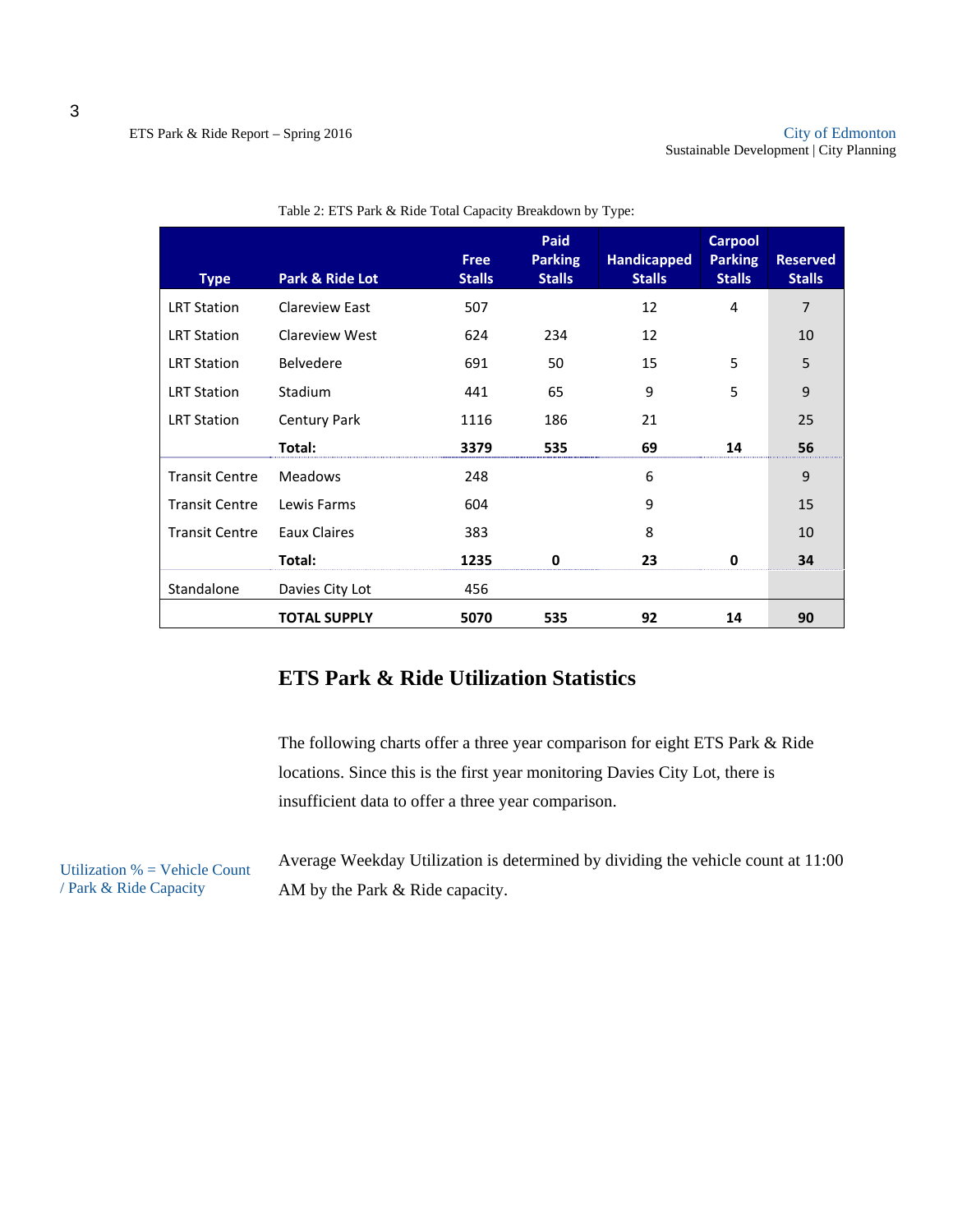

Chart 1: Lot Capacity and Average Weekday Utilization – **Combined Bus and LRT Transit Centre Locations:**

Chart 2: Average Weekday Utilization by Time:

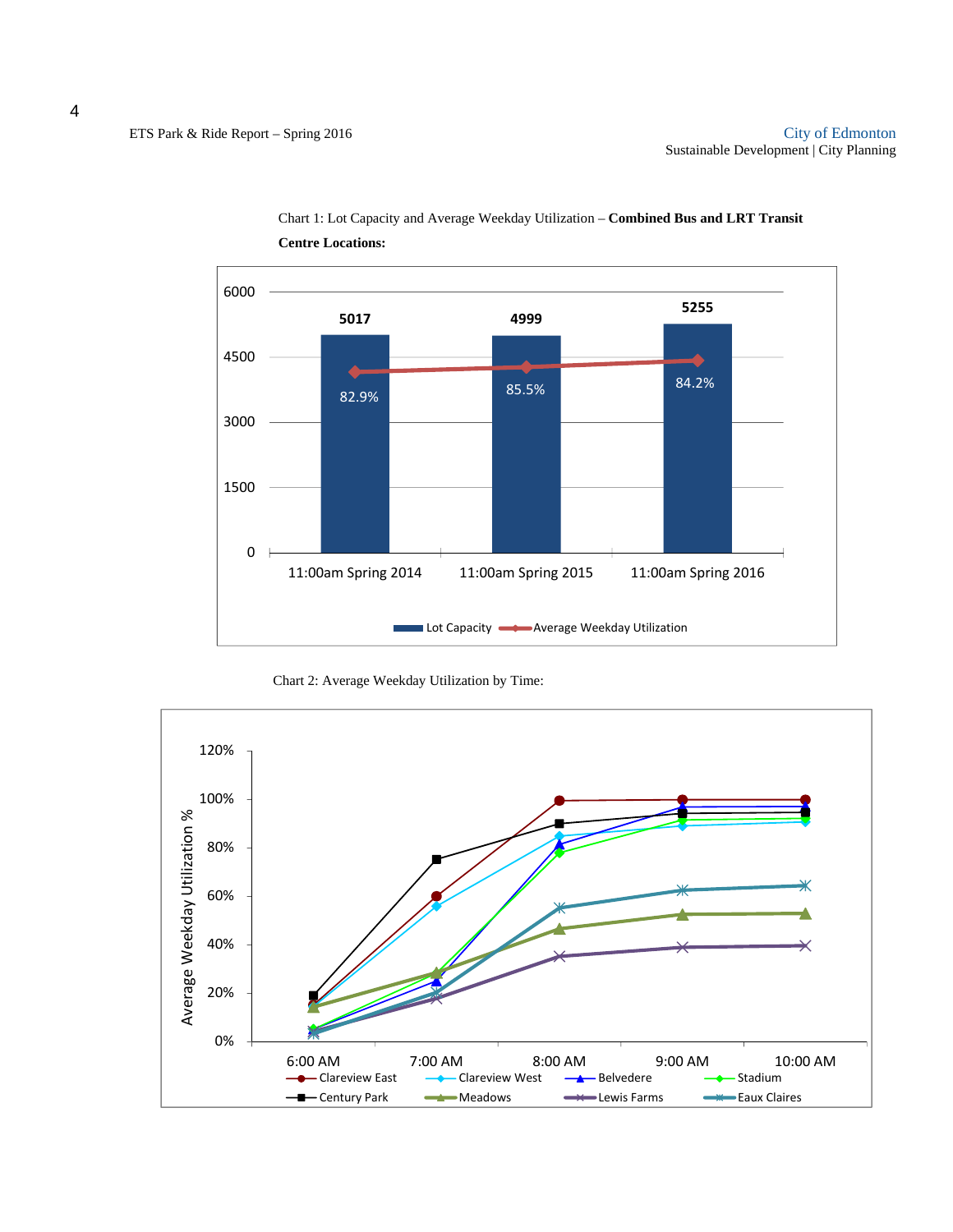



**1021 1017 1258** 0 300 600 900 1200 1500 11:00am Spring 2014 11:00am Spring 2015 11:00am Spring 2016 Lot Capacity **Average Weekday Utilization 41.4% 48.6% 50.0%**

Chart 4: Lot Capacity and Average Weekday Utilization – **Bus Transit Centre Locations:**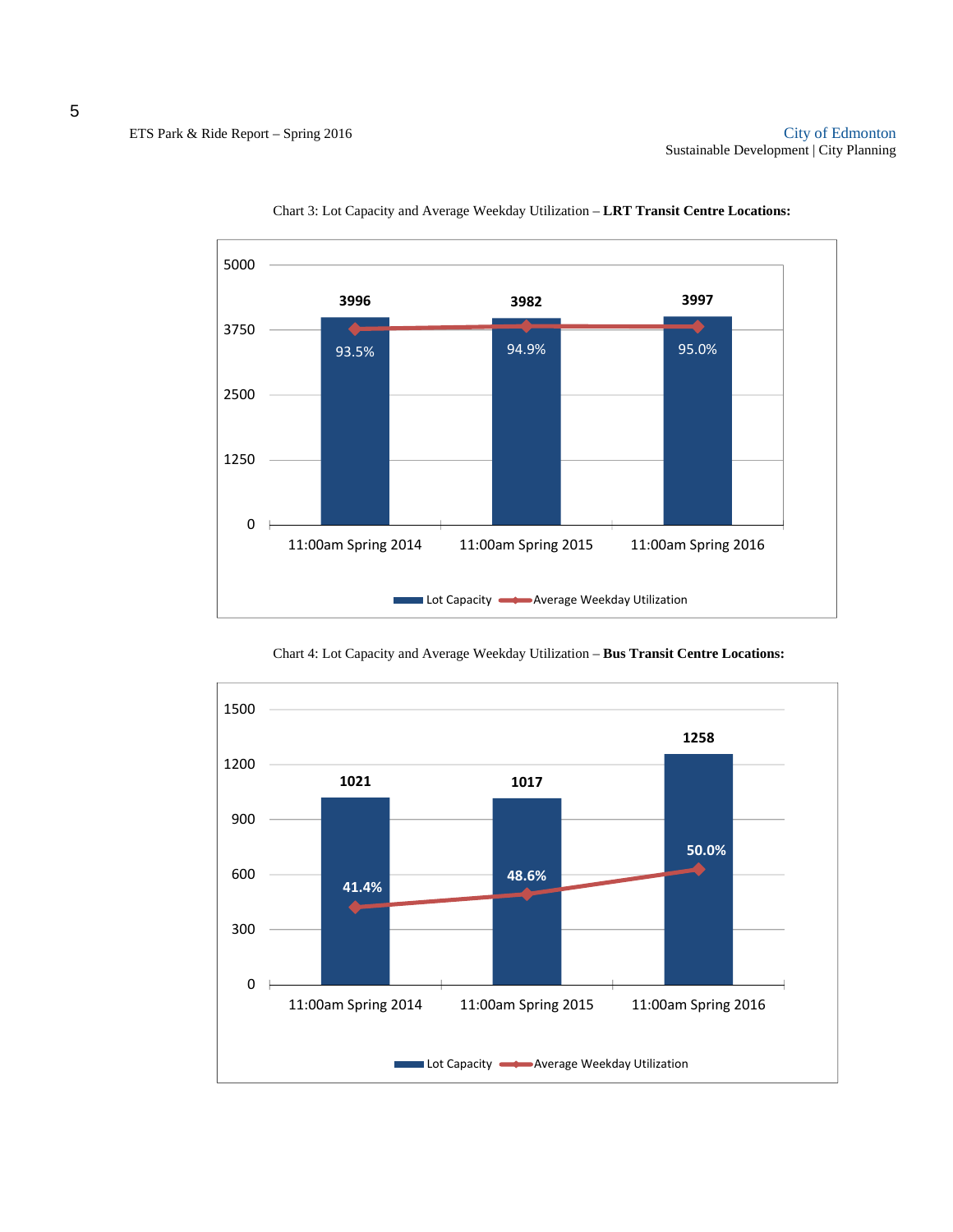|               |      |             |                       | <b>Clareview East</b>         |                       | <b>Clareview West</b>         |                       | <b>Belvedere</b>              |                       | <b>Stadium</b>                |                       | <b>Century Park</b> |                       | <b>Total (LRT Only)</b>       |
|---------------|------|-------------|-----------------------|-------------------------------|-----------------------|-------------------------------|-----------------------|-------------------------------|-----------------------|-------------------------------|-----------------------|---------------------|-----------------------|-------------------------------|
| <b>Season</b> | Year | <b>Time</b> | <b>Parked</b><br>Veh. | <b>Percent</b><br><b>Full</b> | <b>Parked</b><br>Veh. | <b>Percent</b><br><b>Full</b> | <b>Parked</b><br>Veh. | <b>Percent</b><br><b>Full</b> | <b>Parked</b><br>Veh. | <b>Percent</b><br><b>Full</b> | <b>Parked</b><br>Veh. | <b>Percent Full</b> | <b>Parked</b><br>Veh. | <b>Percent</b><br><b>Full</b> |
| Spring        | 2014 | 6:00        | 60                    | 11.2%                         | 77                    | 8.8%                          | 34                    | 4.5%                          | 20                    | 3.7%                          | 139                   | 10.7%               | 329                   | 8.2%                          |
| Spring        | 2015 | 6:00        | 56                    | 10.4%                         | 81                    | 9.3%                          | 33                    | 4.4%                          | 26                    | 4.8%                          | 161                   | 12.5%               | 356                   | 8.9%                          |
| <b>Spring</b> | 2016 | 6:00        | 82                    | 15.6%                         | 127                   | 14.5%                         | 40                    | 5.2%                          | 27                    | 5.2%                          | 253                   | 19.1%               | 528                   | 13.2%                         |
| Spring        | 2014 | 7:00        | 257                   | 48.0%                         | 338                   | 38.8%                         | 142                   | 18.9%                         | 110                   | 20.1%                         | 873                   | 67.4%               | 1,719                 | 43.0%                         |
| Spring        | 2015 | 7:00        | 251                   | 46.9%                         | 386                   | 44.3%                         | 212                   | 28.1%                         | 130                   | 24.6%                         | 918                   | 71.0%               | 1,896                 | 47.6%                         |
| <b>Spring</b> | 2016 | 7:00        | 323                   | 61.7%                         | 487                   | 55.9%                         | 191                   | 25.1%                         | 147                   | 28.3%                         | 996                   | 75.3%               | 2,143                 | 53.6%                         |
| Spring        | 2014 | 8:00        | 526                   | 98.2%                         | 641                   | 73.6%                         | 541                   | 72.3%                         | 354                   | 64.8%                         | 1,187                 | 91.6%               | 3,248                 | 81.3%                         |
| Spring        | 2015 | 8:00        | 478                   | 89.3%                         | 707                   | 81.2%                         | 650                   | 86.2%                         | 430                   | 81.3%                         | 1,186                 | 91.7%               | 3,451                 | 86.7%                         |
| <b>Spring</b> | 2016 | 8:00        | 535                   | 102.2%                        | 739                   | 84.9%                         | 620                   | 81.5%                         | 406                   | 78.0%                         | 1,191                 | 90.0%               | 3,490                 | 87.3%                         |
| Spring        | 2014 | 9:00        | 531                   | 99.2%                         | 723                   | 83.0%                         | 692                   | 92.5%                         | 479                   | 87.6%                         | 1,237                 | 95.4%               | 3,661                 | 91.6%                         |
| Spring        | 2015 | 9:00        | 525                   | 98.0%                         | 766                   | 87.9%                         | 742                   | 98.4%                         | 476                   | 89.9%                         | 1,238                 | 95.7%               | 3,746                 | 94.1%                         |
| <b>Spring</b> | 2016 | 9:00        | 537                   | 102.6%                        | 775                   | 89.1%                         | 738                   | 96.9%                         | 476                   | 91.5%                         | 1,247                 | 94.3%               | 3,772                 | 94.4%                         |
| Spring        | 2014 | 10:00       | 529                   | 98.8%                         | 746                   | 85.6%                         | 725                   | 96.9%                         | 497                   | 90.9%                         | 1,242                 | 95.8%               | 3,738                 | 93.5%                         |
| Spring        | 2015 | 10:00       | 525                   | 98.1%                         | 779                   | 89.4%                         | 746                   | 98.9%                         | 482                   | 91.1%                         | 1,247                 | 96.4%               | 3,779                 | 94.9%                         |
| <b>Spring</b> | 2016 | 10:00       | 537                   | 102.6%                        | 790                   | 90.7%                         | 739                   | 97.1%                         | 480                   | 92.2%                         | 1,253                 | 94.7%               | 3,797                 | 95.0%                         |

#### Table 3: ETS Park & Ride Accumulations - **LRT Transit Centre Locations:**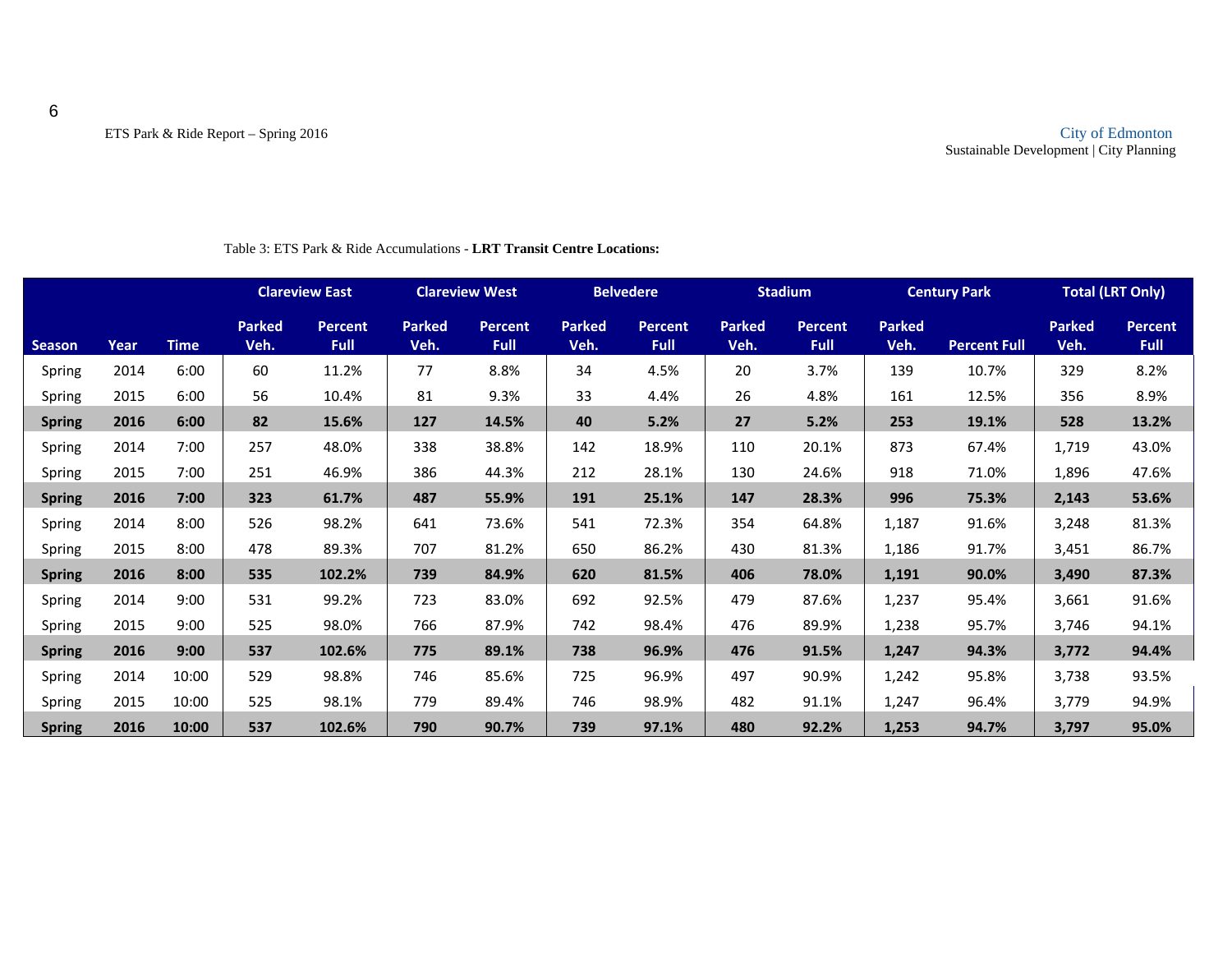|               |      |             |                       | <b>Meadows</b>                |                       | <b>Lewis Farms</b>            |                       | <b>Eaux Claires</b>           |                       | <b>Transit Centre Total</b>   |                       | <b>Davies City Lot</b>        |
|---------------|------|-------------|-----------------------|-------------------------------|-----------------------|-------------------------------|-----------------------|-------------------------------|-----------------------|-------------------------------|-----------------------|-------------------------------|
| <b>Season</b> | Year | <b>Time</b> | <b>Parked</b><br>Veh. | <b>Percent</b><br><b>Full</b> | <b>Parked</b><br>Veh. | <b>Percent</b><br><b>Full</b> | <b>Parked</b><br>Veh. | <b>Percent</b><br><b>Full</b> | <b>Parked</b><br>Veh. | <b>Percent</b><br><b>Full</b> | <b>Parked</b><br>Veh. | <b>Percent</b><br><b>Full</b> |
| Spring        | 2014 | 6:00        | 4                     | 1.4%                          | 9                     | 2.3%                          | 8                     | 2.0%                          | 20                    | 2.0%                          | n/a                   | n/a                           |
| Spring        | 2015 | 6:00        | 11                    | 4.3%                          | 22                    | 5.8%                          | 13                    | 3.3%                          | 46                    | 4.5%                          | n/a                   | n/a                           |
| <b>Spring</b> | 2016 | 6:00        | 37                    | 14.4%                         | 26                    | 4.2%                          | 13                    | 3.3%                          | 76                    | 6.0%                          | $\mathbf{1}$          | 0.2%                          |
| Spring        | 2014 | 7:00        | 33                    | 13.0%                         | 66                    | 17.6%                         | 44                    | 11.0%                         | 142                   | 13.9%                         | n/a                   | n/a                           |
| Spring        | 2015 | 7:00        | 45                    | 17.6%                         | 84                    | 22.5%                         | 62                    | 15.9%                         | 191                   | 18.7%                         | n/a                   | n/a                           |
| <b>Spring</b> | 2016 | 7:00        | 73                    | 28.5%                         | <b>110</b>            | 17.9%                         | 80                    | 20.3%                         | 262                   | 20.8%                         | 23                    | 5.0%                          |
| Spring        | 2014 | 8:00        | 69                    | 27.1%                         | 146                   | 39.0%                         | 137                   | 34.7%                         | 351                   | 34.4%                         | n/a                   | n/a                           |
| Spring        | 2015 | 8:00        | 80                    | 31.6%                         | 178                   | 47.6%                         | 156                   | 39.8%                         | 413                   | 40.6%                         | n/a                   | n/a                           |
| <b>Spring</b> | 2016 | 8:00        | 119                   | 46.7%                         | 216                   | 35.2%                         | 216                   | 55.2%                         | 551                   | 43.8%                         | 53                    | 11.6%                         |
| Spring        | 2014 | 9:00        | 83                    | 32.8%                         | 165                   | 44.1%                         | 163                   | 41.3%                         | 411                   | 40.2%                         | n/a                   | n/a                           |
| Spring        | 2015 | 9:00        | 92                    | 36.4%                         | 196                   | 52.4%                         | 194                   | 49.5%                         | 481                   | 47.3%                         | n/a                   | n/a                           |
| <b>Spring</b> | 2016 | 9:00        | 134                   | 52.6%                         | 239                   | 39.0%                         | 245                   | 62.5%                         | 617                   | 49.0%                         | 65                    | 14.3%                         |
| Spring        | 2014 | 10:00       | 83                    | 32.8%                         | 166                   | 44.4%                         | 174                   | 44.1%                         | 423                   | 41.4%                         | n/a                   | n/a                           |
| Spring        | 2015 | 10:00       | 94                    | 37.2%                         | 201                   | 53.8%                         | 200                   | 51.0%                         | 494                   | 48.6%                         | n/a                   | n/a                           |
| <b>Spring</b> | 2016 | 10:00       | 135                   | 53.0%                         | 243                   | 39.6%                         | 252                   | 64.5%                         | 630                   | 50.0%                         | 68                    | 14.9%                         |

#### Table 4: ETS Park & Ride Accumulations - **Bus Transit Centre Locations and Davies City Lot:**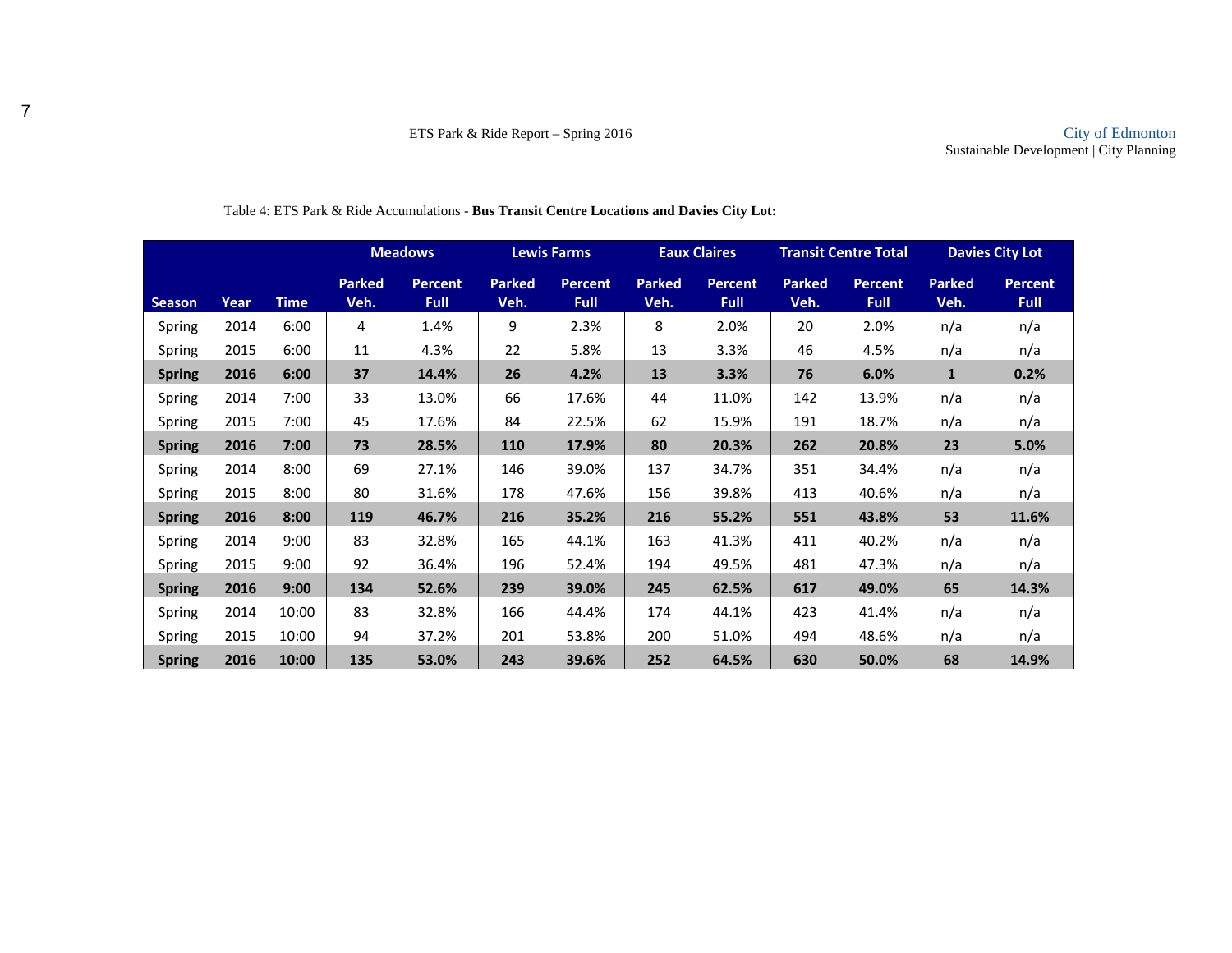### **Paid Park & Ride Program**

Paid Park & Ride Capacity:

- Clareview West  $-234$
- Belvedere 50
- Stadium 65
- Century Park 186

ETS offers customers reserved parking at select Park & Ride locations. Paid Park & Ride stalls are available for transit customers who wish to have reserved monthly parking at selected LRT Stations. The reserved stalls in these parking lots are available to paid transit customers on a first-come, first served basis. Paid transit customers will be guaranteed parking but will not be given a dedicated parking stall. At the time of the Spring 2016 Park & Ride Survey, the total numbers of overserved stalls reserved for the paid Park & Ride program were 535.

Table 5: ETS Park & Ride Accumulations – **Paid Portion of the Paid Park & Ride Lots:**

|               |      |       | <b>Clareview West</b> |                | <b>Belvedere</b> |                |               | <b>Stadium</b> |               | <b>Century Park</b> |                | <b>Total</b>   |
|---------------|------|-------|-----------------------|----------------|------------------|----------------|---------------|----------------|---------------|---------------------|----------------|----------------|
|               |      |       | <b>Parked</b>         | <b>Percent</b> | <b>Parked</b>    | <b>Percent</b> | <b>Parked</b> | <b>Percent</b> | <b>Parked</b> | <b>Percent</b>      | <b>Parked</b>  | <b>Percent</b> |
| <b>Season</b> | Year | Time  | Veh.                  | <b>Full</b>    | Veh.             | <b>Full</b>    | Veh.          | <b>Full</b>    | Veh.          | <b>Full</b>         | Veh.           | <b>Full</b>    |
| Spring        | 2014 | 6:00  | 1                     | 0.4%           | $\mathbf{1}$     | 1.0%           | 2             | 2.3%           | 2             | 0.8%                | 5              | 0.8%           |
| Spring        | 2015 | 6:00  | 2                     | 0.9%           | 1                | 2.0%           | 0             | 0.0%           | 0             | 0.0%                | 3              | 0.6%           |
| <b>Spring</b> | 2016 | 6:00  | $\mathbf{1}$          | 0.4%           | $\mathbf{0}$     | 0.0%           | $\mathbf 0$   | 0.0%           | $\mathbf{1}$  | 0.5%                | $\overline{2}$ | 0.4%           |
| Spring        | 2014 | 7:00  | 11                    | 4.7%           | $\mathbf{1}$     | 2.0%           | 5             | 6.9%           | 10            | 5.2%                | 26             | 4.9%           |
| Spring        | 2015 | 7:00  | 18                    | 7.7%           | 4                | 8.2%           | 2             | 3.1%           | 11            | 5.8%                | 35             | 6.5%           |
| <b>Spring</b> | 2016 | 7:00  | 16                    | 6.8%           | $\overline{2}$   | 3.0%           | 3             | 3.8%           | 9             | 4.8%                | 29             | 5.4%           |
| Spring        | 2014 | 8:00  | 83                    | 35.3%          | 13               | 25.0%          | 12            | 17.7%          | 91            | 49.5%               | 198            | 37.1%          |
| Spring        | 2015 | 8:00  | 100                   | 42.5%          | 17               | 33.7%          | 6             | 9.2%           | 88            | 48.6%               | 210            | 39.7%          |
| <b>Spring</b> | 2016 | 8:00  | 107                   | 45.7%          | 20               | 40.0%          | 10            | 14.6%          | 94            | 50.5%               | 231            | 43.1%          |
| Spring        | 2014 | 9:00  | 124                   | 53.0%          | 31               | 61.0%          | 26            | 39.2%          | 136           | 73.6%               | 316            | 59.2%          |
| Spring        | 2015 | 9:00  | 133                   | 56.8%          | 36               | 72.4%          | 16            | 23.8%          | 135           | 74.7%               | 319            | 60.3%          |
| <b>Spring</b> | 2016 | 9:00  | 144                   | 61.3%          | 40               | 80.0%          | 24            | 36.2%          | 142           | 76.3%               | 349            | 65.2%          |
| Spring        | 2014 | 10:00 | 137                   | 58.5%          | 37               | 73.0%          | 29            | 43.8%          | 141           | 76.4%               | 343            | 64.3%          |
| Spring        | 2015 | 10:00 | 145                   | 62.0%          | 39               | 78.6%          | 19            | 28.5%          | 143           | 79.4%               | 345            | 65.3%          |
| <b>Spring</b> | 2016 | 10:00 | 156                   | 66.5%          | 40               | 79.0%          | 25            | 38.5%          | 146           | 78.2%               | 366            | 68.3%          |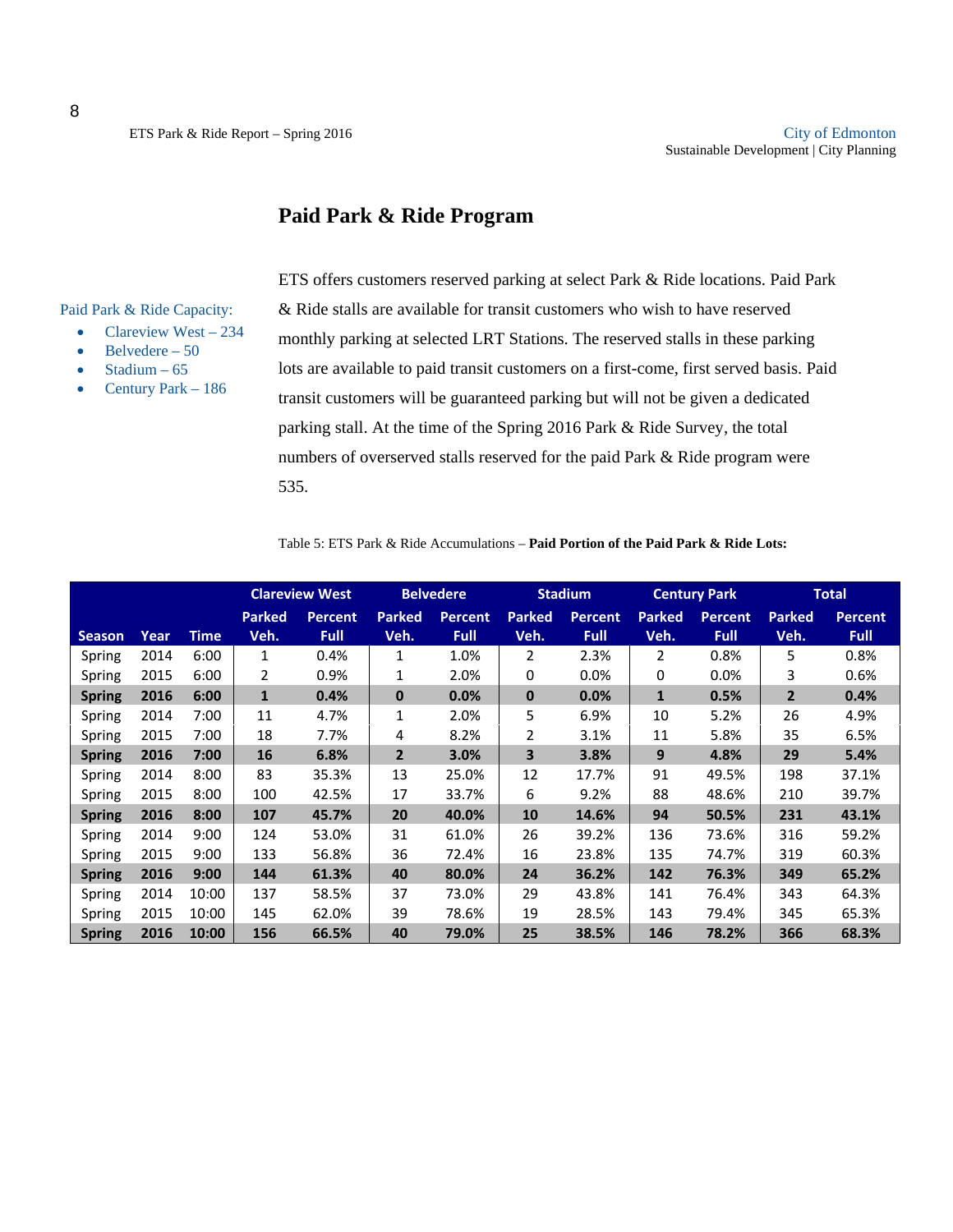|               |      |       |               | <b>Belvedere</b><br><b>Clareview West</b> |               |                |               | <b>Stadium</b> |               | <b>Century Park</b> |               | <b>Total</b>   |
|---------------|------|-------|---------------|-------------------------------------------|---------------|----------------|---------------|----------------|---------------|---------------------|---------------|----------------|
|               |      |       | <b>Parked</b> | <b>Percent</b>                            | <b>Parked</b> | <b>Percent</b> | <b>Parked</b> | <b>Percent</b> | <b>Parked</b> | <b>Percent</b>      | <b>Parked</b> | <b>Percent</b> |
| <b>Season</b> | Year | Time  | Veh.          | <b>Full</b>                               | Veh.          | <b>Full</b>    | Veh.          | <b>Full</b>    | Veh.          | <b>Full</b>         | Veh.          | <b>Full</b>    |
| Spring        | 2014 | 6:00  | 76            | 11.9%                                     | 33            | 4.7%           | 19            | 3.8%           | 137           | 12.3%               | 264           | 9.0%           |
| Spring        | 2015 | 6:00  | 79            | 12.4%                                     | 32            | 4.5%           | 26            | 5.5%           | 161           | 14.5%               | 298           | 10.2%          |
| <b>Spring</b> | 2016 | 6:00  | 126           | 19.7%                                     | 40            | 5.6%           | 27            | 5.9%           | 252           | 22.2%               | 444           | 15.1%          |
| Spring        | 2014 | 7:00  | 327           | 51.3%                                     | 141           | 20.1%          | 105           | 21.8%          | 864           | 77.7%               | 1,436         | 49.0%          |
| Spring        | 2015 | 7:00  | 368           | 57.7%                                     | 208           | 29.4%          | 128           | 27.6%          | 908           | 81.5%               | 1,611         | 55.2%          |
| <b>Spring</b> | 2016 | 7:00  | 471           | 74.0%                                     | 190           | 26.7%          | 145           | 31.8%          | 987           | 86.8%               | 1,792         | 61.0%          |
| Spring        | 2014 | 8:00  | 559           | 87.7%                                     | 529           | 75.7%          | 343           | 71.2%          | 1,096         | 98.5%               | 2,525         | 86.2%          |
| Spring        | 2015 | 8:00  | 608           | 95.4%                                     | 634           | 89.9%          | 424           | 91.4%          | 1,098         | 98.7%               | 2,763         | 94.7%          |
| <b>Spring</b> | 2016 | 8:00  | 632           | 99.3%                                     | 600           | 84.4%          | 396           | 87.0%          | 1,097         | 96.5%               | 2,725         | 92.7%          |
| Spring        | 2014 | 9:00  | 599           | 94.0%                                     | 662           | 94.8%          | 453           | 94.2%          | 1,101         | 99.0%               | 2,815         | 96.1%          |
| Spring        | 2015 | 9:00  | 633           | 99.4%                                     | 707           | 100.2%         | 460           | 99.1%          | 1,104         | 99.1%               | 2,903         | 99.5%          |
| <b>Spring</b> | 2016 | 9:00  | 632           | 99.3%                                     | 698           | 98.1%          | 453           | 99.5%          | 1,105         | 97.2%               | 2,887         | 98.2%          |
| Spring        | 2014 | 10:00 | 609           | 95.6%                                     | 689           | 98.6%          | 468           | 97.3%          | 1,101         | 99.0%               | 2,867         | 97.9%          |
| Spring        | 2015 | 10:00 | 634           | 99.5%                                     | 708           | 100.4%         | 464           | 99.9%          | 1,104         | 99.2%               | 2,909         | 99.7%          |
| <b>Spring</b> | 2016 | 10:00 | 634           | 99.7%                                     | 700           | 98.4%          | 455           | 99.9%          | 1,107         | 97.4%               | 2,895         | 98.5%          |

Table 6: ETS Park & Ride Accumulations – **Remainder of the Paid Park & Ride Lots:**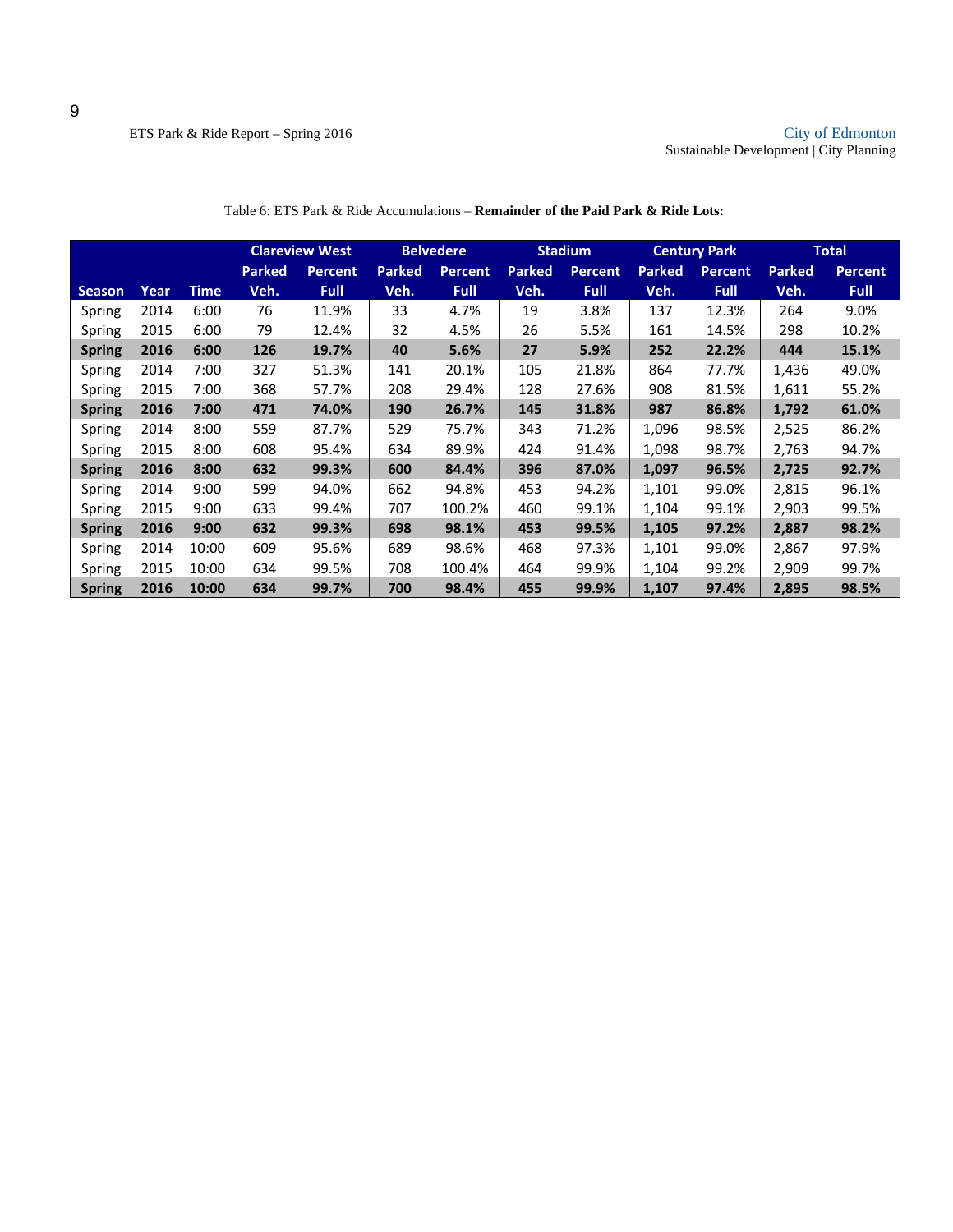The number of vehicles in the five LRT Park & Ride sites, three Transit Centre Park & Ride sites and Davies City Lot are counted three times a year on a Wednesday and a Thursday. The timing of the surveys capture three different levels of demand for Transit:

- The fall count is conducted between September 1 and November 30. This period represents a high demand season as post-secondary institutions and schools are both in session and most people are back at work.
- The spring count is conducted between mid-April and June 30. This period represents a moderate demand season as post-secondary institutions are not in full session but schools are in session and most people are working.
- The summer count is conducted between July 1 and September 1. This period represents a low demand as people tend to be on vacation and post-secondary institutions and schools are not in session.

Utilization surveys are conducted on Wednesdays and Thursdays to capture the different usage patterns for the University of Alberta lecture hours (Monday/Wednesday/Friday and Tuesday/Thursday). The vehicles in each site are counted within an hour starting at approximately 6:00, 7:00, 8:00, 9:00 and 10:00.

The capacity of each Park & Ride site is a reflection of the number of parking spaces available on the day of the survey. The totals for parking spaces used and capacity do not include reserved spaces for Transit, Taxis, Kiosk and Kiss & Ride.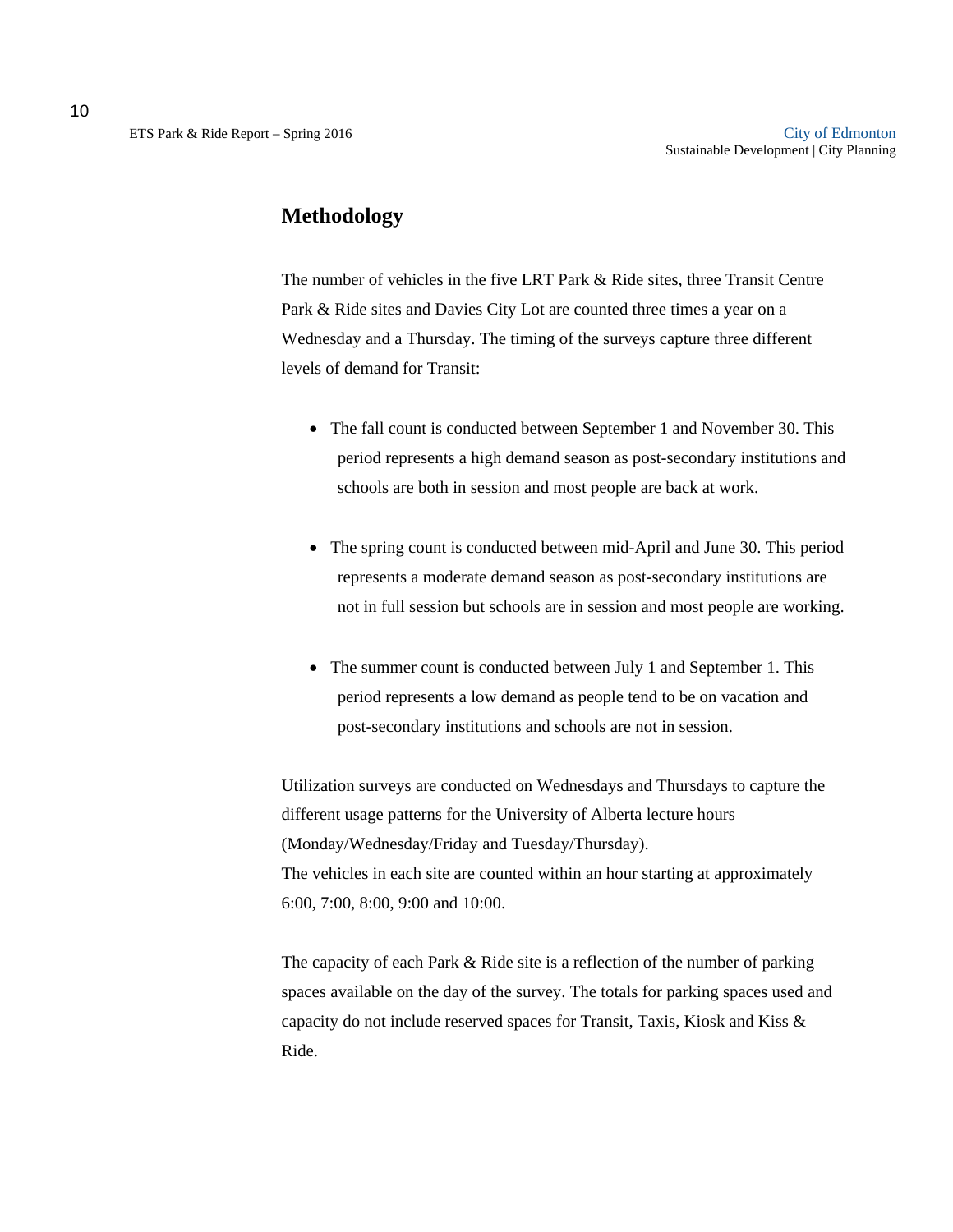11

ETS Park & Ride Report – Spring 2016 City of Edmonton Sustainable Development | City Planning

#### *DISCLAIMER*

*The Monitoring Services team makes an extensive effort to assure the quality of information contained in this report is correct. Transit usage can vary by 10 percent or more from one day to the other or by season to season. Our team tries to minimize the variations by conducting surveys around the same time of the year. Year to Year variation may be due to random events such as weather, accidents or unforeseen events affecting service delivery. It is impossible to achieve complete accuracy and consistency in the reported data.* 

*We recommend looking at trends, since variation that is consistent over a longer period is more likely to be real and not just the result of random events. Consideration and appropriate weighting of other sources is to be encouraged before making decisions.*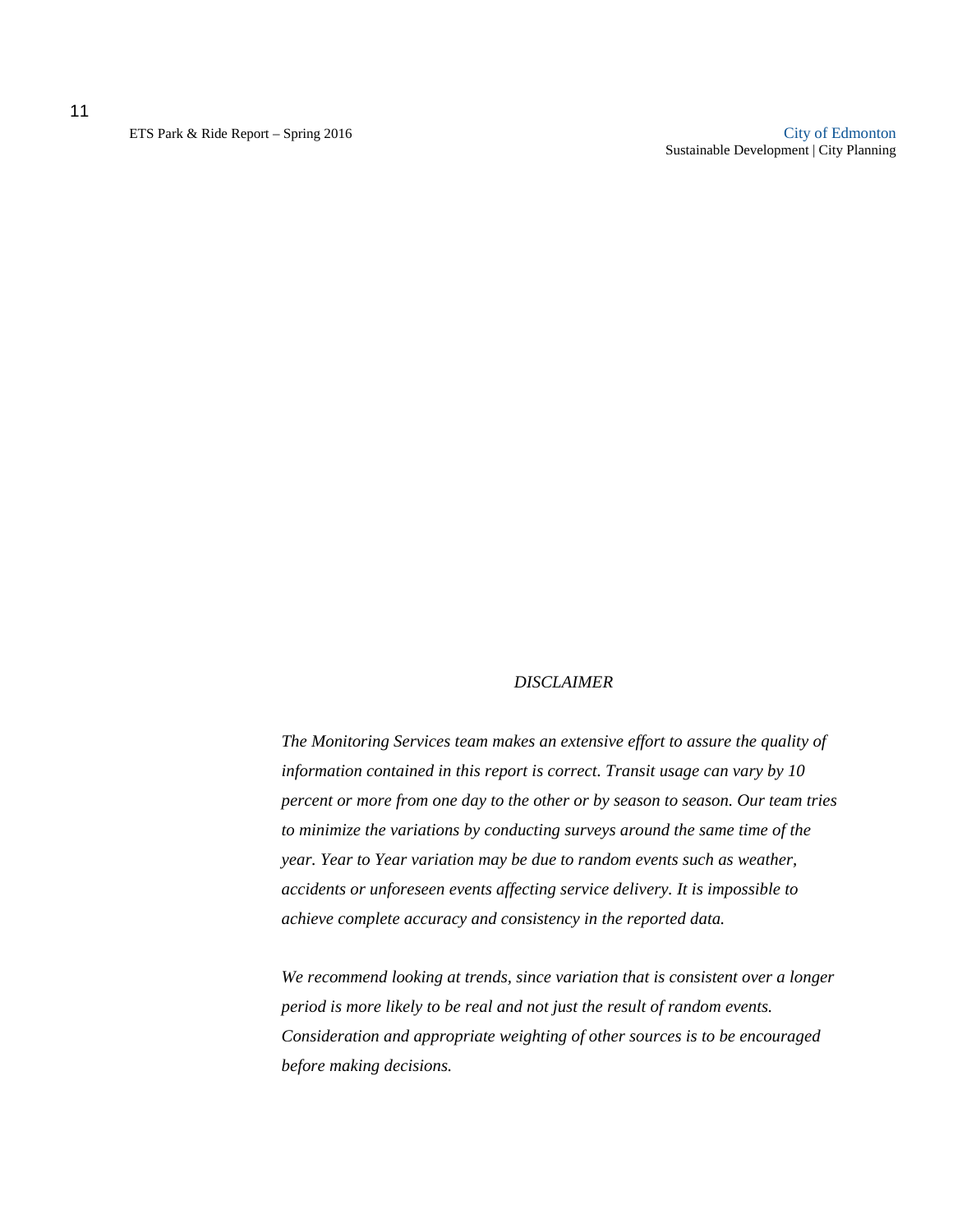ETS Park & Ride Report – Spring 2016 City of Edmonton Sustainable Development | City Planning

# ETS Park & Ride Report – Spring 2016

# Appendices

by Monitoring Services

Sustainable Development | City Planning City of Edmonton

May, 2016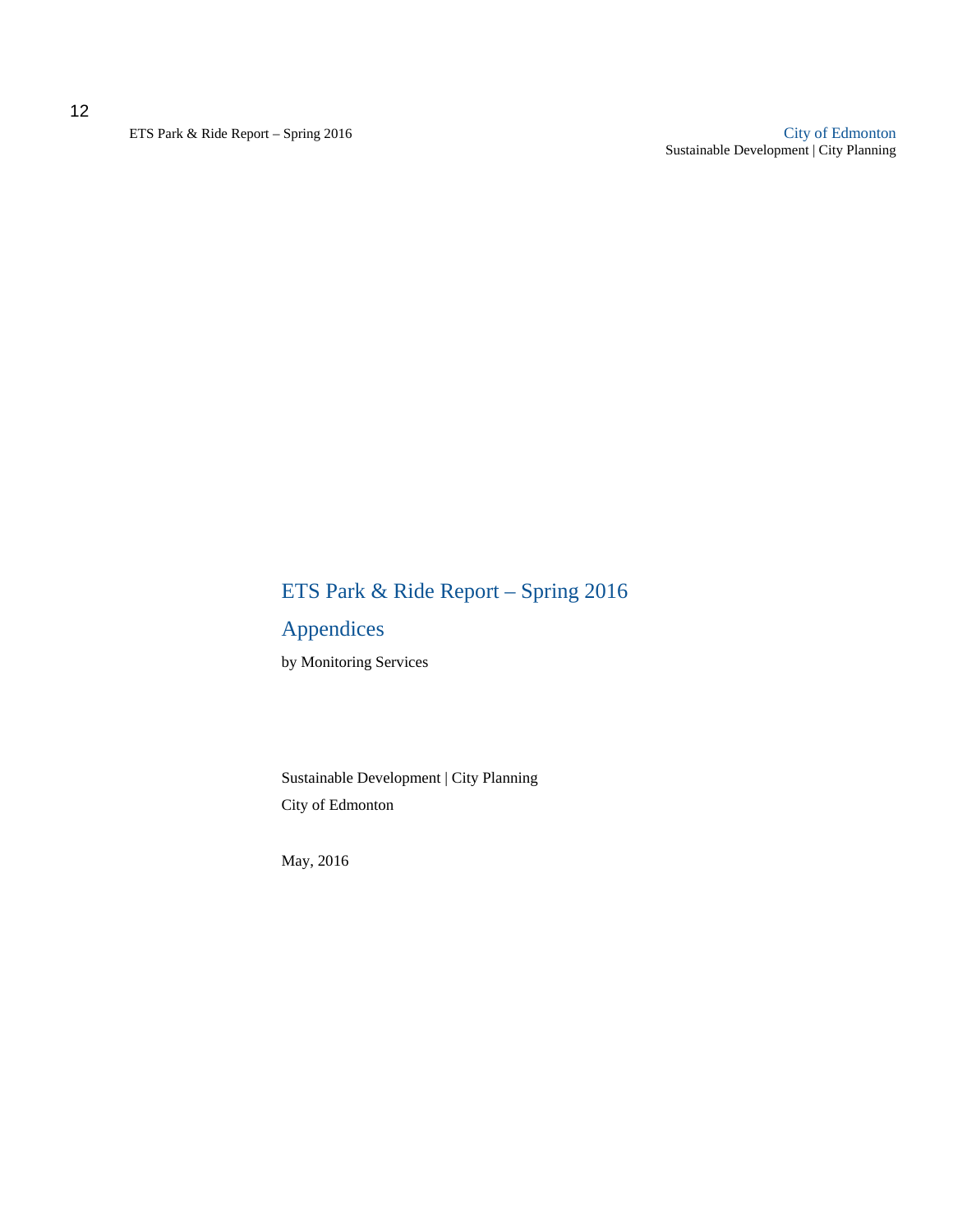## **Time of Year: University Out School In**

**Park and Ride Site:** Clareview - East

| <b>Time</b> | Lot                     | Regular   | Handicap                         |                          | Carpool Overflow | <b>Total</b> | Capacity | <b>Use</b> | <b>Reserved</b>                      | Kiss'n'Ride                          | <b>Bikes</b>                         |
|-------------|-------------------------|-----------|----------------------------------|--------------------------|------------------|--------------|----------|------------|--------------------------------------|--------------------------------------|--------------------------------------|
|             | Wednesday, May 11, 2016 |           |                                  |                          |                  |              |          |            |                                      |                                      |                                      |
| 06:00       | Northeast               | 30        | $\sqrt{2}$                       | $\boldsymbol{0}$         | $\boldsymbol{0}$ | $32\,$       | 67       | 47.8%      | $\boldsymbol{0}$                     | $\boldsymbol{0}$                     | $\mathbf{1}$                         |
|             | Southeast               | 45        | $\boldsymbol{0}$                 | $\boldsymbol{0}$         | $\boldsymbol{0}$ | 45           | 456      | 9.9%       | $\boldsymbol{0}$                     | $\boldsymbol{0}$                     | $\boldsymbol{0}$                     |
|             | <b>Total</b>            | 75        | $\boldsymbol{2}$                 | $\boldsymbol{0}$         | $\bf{0}$         | 77           | 523      | 14.7%      | $\boldsymbol{0}$                     | $\boldsymbol{0}$                     | 1                                    |
| 07:00       | Southeast               | 250       | 3                                | $\overline{c}$           | $\boldsymbol{0}$ | 255          | 456      | 55.9%      | $\overline{c}$                       | $\boldsymbol{0}$                     | $\boldsymbol{0}$                     |
|             | Northeast               | 63        | $\overline{4}$                   | $\boldsymbol{0}$         | $\boldsymbol{0}$ | 67           | 67       | 100.0%     | $\boldsymbol{0}$                     | $\mathbf{1}$                         | $\mathbf{1}$                         |
|             | <b>Total</b>            | 313       | 7                                | $\boldsymbol{2}$         | $\pmb{0}$        | 322          | 523      | 61.6%      | $\boldsymbol{2}$                     | 1                                    | 1                                    |
|             |                         |           |                                  | $\overline{4}$           | $\boldsymbol{0}$ | 467          | 456      | 102.4%     |                                      |                                      |                                      |
| 08:00       | Southeast<br>Northeast  | 457<br>63 | 6<br>$\overline{\mathcal{A}}$    | $\boldsymbol{0}$         | $\boldsymbol{0}$ | 67           | 67       | 100.0%     | $\mathbf{1}$<br>$\boldsymbol{0}$     | $\boldsymbol{0}$<br>$\boldsymbol{0}$ | $\boldsymbol{0}$<br>$\boldsymbol{2}$ |
|             | <b>Total</b>            | 520       | 10                               | 4                        | $\pmb{0}$        | 534          | 523      | 102.1%     | 1                                    | $\boldsymbol{0}$                     | $\boldsymbol{2}$                     |
|             |                         |           |                                  |                          |                  |              |          |            |                                      |                                      |                                      |
| 09:00       | Northeast               | 63        | $\overline{\mathcal{A}}$         | $\boldsymbol{0}$         | $\boldsymbol{0}$ | 67<br>469    | 67       | 100.0%     | $\boldsymbol{0}$                     | $\boldsymbol{0}$                     | $\mathbf{2}$                         |
|             | Southeast               | 457       | $\,$ 8 $\,$                      | $\overline{4}$           | $\boldsymbol{0}$ |              | 456      | 102.9%     | $\mathbf{1}$                         | $\boldsymbol{0}$                     | $\boldsymbol{0}$                     |
|             | <b>Total</b>            | 520       | 12                               | 4                        | $\bf{0}$         | 536          | 523      | 102.5%     | 1                                    | $\boldsymbol{0}$                     | $\boldsymbol{2}$                     |
| 10:00       | Northeast               | 63        | $\overline{\mathcal{A}}$         | $\boldsymbol{0}$         | $\boldsymbol{0}$ | 67           | 67       | 100.0%     | $\boldsymbol{0}$                     | $\boldsymbol{0}$                     | $\mathbf{2}$                         |
|             | Southeast               | 457       | $\boldsymbol{7}$                 | $\overline{\mathcal{A}}$ | $\boldsymbol{0}$ | 468          | 456      | 102.6%     | $\overline{4}$                       | $\boldsymbol{0}$                     | $\boldsymbol{0}$                     |
|             | <b>Total</b>            | 520       | 11                               | $\overline{\mathbf{4}}$  | $\pmb{0}$        | 535          | 523      | 102.3%     | 4                                    | $\boldsymbol{0}$                     | $\boldsymbol{2}$                     |
|             | Thursday, May 12, 2016  |           |                                  |                          |                  |              |          |            |                                      |                                      |                                      |
|             |                         |           |                                  | $\boldsymbol{0}$         | $\boldsymbol{0}$ | 54           | 456      | 11.8%      |                                      |                                      |                                      |
| 06:00       | Southeast<br>Northeast  | 54<br>31  | $\boldsymbol{0}$<br>$\mathbf{1}$ | $\boldsymbol{0}$         | $\boldsymbol{0}$ | $32\,$       | 67       | 47.8%      | $\boldsymbol{0}$<br>$\boldsymbol{0}$ | $\boldsymbol{0}$<br>$\mathbf{1}$     | $\boldsymbol{0}$<br>$\boldsymbol{0}$ |
|             | <b>Total</b>            | 85        | $\mathbf{1}$                     | $\boldsymbol{0}$         | $\bf{0}$         | 86           | 523      | 16.4%      | $\boldsymbol{0}$                     | 1                                    | $\bf{0}$                             |
|             |                         |           |                                  |                          |                  |              |          |            |                                      |                                      |                                      |
| 07:00       | Northeast               | 63        | $\sqrt{2}$                       | $\boldsymbol{0}$         | $\boldsymbol{0}$ | 65           | 67       | 97.0%      | $\boldsymbol{0}$                     | $\overline{\mathcal{A}}$             | $\boldsymbol{0}$                     |
|             | Southeast               | 254       | 4                                | $\boldsymbol{0}$         | $\boldsymbol{0}$ | 258          | 456      | 56.6%      | $\boldsymbol{0}$                     | $\boldsymbol{0}$                     | $\boldsymbol{0}$                     |
|             | <b>Total</b>            | 317       | 6                                | $\boldsymbol{0}$         | $\pmb{0}$        | 323          | 523      | 61.8%      | $\boldsymbol{0}$                     | 4                                    | $\bf{0}$                             |
| 08:00       | Southeast               | 459       | 5                                | $\overline{4}$           | $\boldsymbol{0}$ | 468          | 456      | 102.6%     | $\mathbf{2}$                         | $\boldsymbol{0}$                     | $\boldsymbol{0}$                     |
|             | Northeast               | 63        | $\overline{\mathcal{A}}$         | $\boldsymbol{0}$         | $\bf{0}$         | 67           | 67       | 100.0%     | $\boldsymbol{0}$                     | $\mathbf{1}$                         | $\boldsymbol{0}$                     |
|             | <b>Total</b>            | 522       | 9                                | 4                        | $\pmb{0}$        | 535          | 523      | 102.3%     | $\mathbf 2$                          | $\mathbf{1}$                         | $\bf{0}$                             |
| 09:00       | Southeast               | 459       | $\tau$                           | 4                        | $\boldsymbol{0}$ | 470          | 456      | 103.1%     | $\sqrt{2}$                           | $\boldsymbol{0}$                     | $\overline{0}$                       |
|             | Northeast               | 63        | $\overline{4}$                   | $\boldsymbol{0}$         | $\boldsymbol{0}$ | 67           | 67       | 100.0%     | $\boldsymbol{0}$                     | $\overline{c}$                       | $\boldsymbol{0}$                     |
|             | <b>Total</b>            | 522       | 11                               | 4                        | $\pmb{0}$        | 537          | 523      | 102.7%     | $\boldsymbol{2}$                     | $\boldsymbol{2}$                     | $\bf{0}$                             |
| 10:00       | Southeast               | 459       | $\,8\,$                          | 4                        | $\boldsymbol{0}$ | 471          | 456      | 103.3%     | $\mathbf{1}$                         | $\boldsymbol{0}$                     | $\boldsymbol{0}$                     |
|             | Northeast               | 63        | $\overline{4}$                   | $\boldsymbol{0}$         | $\boldsymbol{0}$ | 67           | 67       | $100.0\%$  | $\boldsymbol{0}$                     | 3                                    | $\boldsymbol{0}$                     |
|             | <b>Total</b>            | 522       | 12                               | 4                        | $\pmb{0}$        | 538          | 523      | $102.9\%$  | $\mathbf{1}$                         | 3                                    | $\bf{0}$                             |
|             |                         |           |                                  |                          |                  |              |          |            |                                      |                                      |                                      |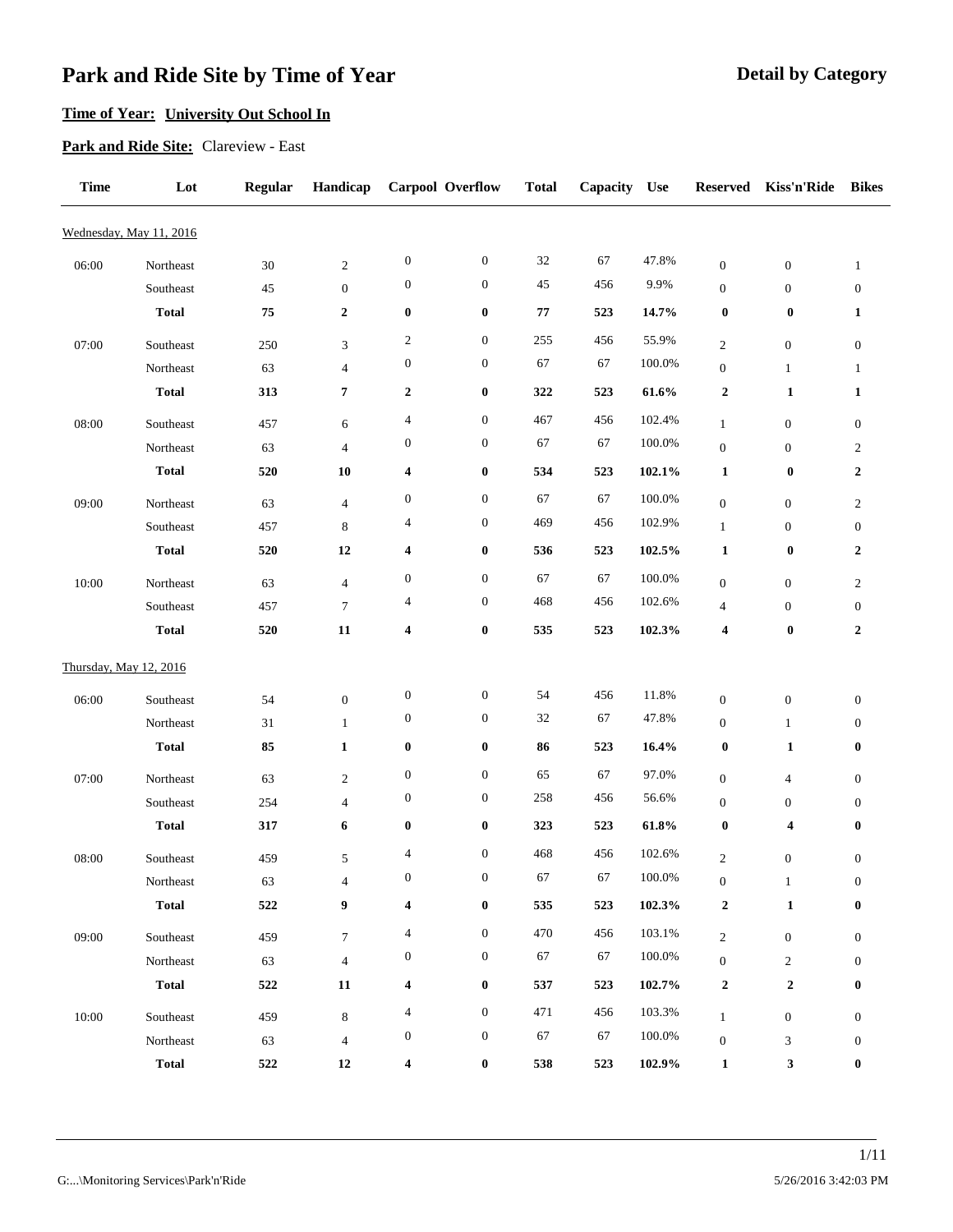## **Time of Year: University Out School In**

**Park and Ride Site:** Clareview - West

| <b>Time</b> | Lot                       | <b>Regular</b> | Handicap          |                  | <b>Carpool Overflow</b> | <b>Total</b> | Capacity | <b>Use</b> | <b>Reserved</b>                    | Kiss'n'Ride                      | <b>Bikes</b>          |
|-------------|---------------------------|----------------|-------------------|------------------|-------------------------|--------------|----------|------------|------------------------------------|----------------------------------|-----------------------|
|             | Wednesday, May 11, 2016   |                |                   |                  |                         |              |          |            |                                    |                                  |                       |
| 06:00       | Southwest                 | 6              | $\boldsymbol{0}$  | $\boldsymbol{0}$ | $\boldsymbol{0}$        | 6            | 405      | 1.5%       | $\mathfrak{2}$                     | $\mathbf{1}$                     | $\boldsymbol{0}$      |
|             | Northwest                 | 130            | $\mathbf{1}$      | $\boldsymbol{0}$ | $\boldsymbol{0}$        | 131          | 465      | 28.2%      | $\mathbf{1}$                       | $\boldsymbol{0}$                 | $\boldsymbol{0}$      |
|             | <b>Total</b>              | 136            | $\mathbf{1}$      | $\pmb{0}$        | $\boldsymbol{0}$        | 137          | 870      | 15.7%      | 3                                  | 1                                | 0                     |
| 07:00       | Northwest                 | 358            | $\mathbf{1}$      | $\boldsymbol{0}$ | $\boldsymbol{0}$        | 359          | 465      | 77.2%      | $\boldsymbol{0}$                   | $\boldsymbol{0}$                 | $\boldsymbol{0}$      |
|             | Southwest                 | 87             | $\mathbf{1}$      | $\boldsymbol{0}$ | $\boldsymbol{0}$        | 88           | 405      | 21.7%      | $\mathbf{1}$                       | $\boldsymbol{2}$                 | $\boldsymbol{0}$      |
|             | <b>Total</b>              | 445            | $\boldsymbol{2}$  | $\pmb{0}$        | $\boldsymbol{0}$        | 447          | 870      | 51.4%      | $\mathbf{1}$                       | $\boldsymbol{2}$                 | 0                     |
|             |                           |                |                   | $\boldsymbol{0}$ | $\boldsymbol{0}$        | 465          | 465      | 100.0%     |                                    |                                  |                       |
| 08:00       | Northwest                 | 461            | $\overline{4}$    | $\boldsymbol{0}$ | $\boldsymbol{0}$        | 277          | 405      | 68.4%      | $\boldsymbol{0}$                   | $\boldsymbol{0}$                 | $\boldsymbol{0}$      |
|             | Southwest<br><b>Total</b> | 273<br>734     | $\overline{4}$    | $\pmb{0}$        |                         |              | 870      |            | $\mathbf{1}$                       | 3<br>3                           | 1                     |
|             |                           |                | 8                 |                  | $\boldsymbol{0}$        | 742          |          | 85.3%      | 1                                  |                                  | $\mathbf{1}$          |
| 09:00       | Southwest                 | 310            | $\overline{4}$    | $\boldsymbol{0}$ | $\boldsymbol{0}$        | 314          | 405      | 77.5%      | $\overline{c}$                     | $\mathbf{2}$                     | 1                     |
|             | Northwest                 | 461            | 4                 | $\boldsymbol{0}$ | $\boldsymbol{0}$        | 465          | 465      | 100.0%     | $\boldsymbol{0}$                   | $\boldsymbol{0}$                 | $\boldsymbol{0}$      |
|             | <b>Total</b>              | 771            | 8                 | $\bf{0}$         | $\boldsymbol{0}$        | 779          | 870      | 89.5%      | $\boldsymbol{2}$                   | $\boldsymbol{2}$                 | 1                     |
| 10:00       | Southwest                 | 323            | $\,8\,$           | $\boldsymbol{0}$ | $\boldsymbol{0}$        | 331          | 405      | 81.7%      | $\boldsymbol{2}$                   | 3                                | $\mathbf{1}$          |
|             | Northwest                 | 461            | $\overline{4}$    | $\boldsymbol{0}$ | $\boldsymbol{0}$        | 465          | 465      | 100.0%     | $\boldsymbol{0}$                   | $\boldsymbol{0}$                 | $\boldsymbol{0}$      |
|             | <b>Total</b>              | 784            | 12                | $\pmb{0}$        | $\pmb{0}$               | 796          | 870      | 91.5%      | $\boldsymbol{2}$                   | 3                                | 1                     |
|             | Thursday, May 12, 2016    |                |                   |                  |                         |              |          |            |                                    |                                  |                       |
| 06:00       | Southwest                 | $\overline{4}$ | $\boldsymbol{0}$  | $\boldsymbol{0}$ | $\boldsymbol{0}$        | 4            | 405      | 1.0%       | $\mathbf{1}$                       | $\mathbf{1}$                     | $\boldsymbol{0}$      |
|             | Northwest                 | 111            | $\mathbf{1}$      | $\boldsymbol{0}$ | $\boldsymbol{0}$        | 112          | 465      | 24.1%      | $\boldsymbol{0}$                   | $\boldsymbol{0}$                 | $\boldsymbol{0}$      |
|             | <b>Total</b>              | 115            | $\mathbf{1}$      | $\bf{0}$         | $\boldsymbol{0}$        | 116          | 870      | 13.3%      | $\mathbf{1}$                       | 1                                | 0                     |
|             |                           |                |                   | $\boldsymbol{0}$ | $\boldsymbol{0}$        | 89           | 405      | 22.0%      |                                    |                                  |                       |
| 07:00       | Southwest<br>Northwest    | 88<br>434      | $\mathbf{1}$<br>3 | $\boldsymbol{0}$ | $\boldsymbol{0}$        | 437          | 465      | 94.0%      | $\mathfrak{2}$<br>$\boldsymbol{0}$ | $\mathbf{1}$<br>$\boldsymbol{0}$ | $\boldsymbol{0}$<br>0 |
|             | <b>Total</b>              | 522            | 4                 | $\pmb{0}$        | $\boldsymbol{0}$        | 526          | 870      | $60.5\%$   | 2                                  | 1                                | 0                     |
|             |                           |                |                   |                  |                         |              |          |            |                                    |                                  |                       |
| 08:00       | Southwest                 | 266            | $\overline{4}$    | $\boldsymbol{0}$ | $\boldsymbol{0}$        | 270          | 405      | 66.7%      | $\overline{c}$                     | $\mathfrak{Z}$                   | $\boldsymbol{0}$      |
|             | Northwest                 | 461            | $\overline{4}$    | $\boldsymbol{0}$ | $\bf{0}$                | 465          | 465      | 100.0%     | $\boldsymbol{0}$                   | $\mathbf{0}$                     | $\mathbf{0}$          |
|             | <b>Total</b>              | 727            | 8                 | $\bf{0}$         | $\bf{0}$                | 735          | 870      | 84.5%      | $\boldsymbol{2}$                   | 3                                | $\bf{0}$              |
| 09:00       | Southwest                 | 302            | $\overline{4}$    | $\boldsymbol{0}$ | $\boldsymbol{0}$        | 306          | 405      | 75.6%      | $\overline{c}$                     | $\sqrt{2}$                       | $\mathbf{1}$          |
|             | Northwest                 | 461            | $\overline{4}$    | $\boldsymbol{0}$ | $\boldsymbol{0}$        | 465          | 465      | 100.0%     | $\mathbf{1}$                       | $\mathbf{0}$                     | $\boldsymbol{0}$      |
|             | <b>Total</b>              | 763            | 8                 | $\pmb{0}$        | $\boldsymbol{0}$        | 771          | 870      | 88.6%      | 3                                  | $\boldsymbol{2}$                 | 1                     |
| 10:00       | Northwest                 | 461            | $\overline{4}$    | $\boldsymbol{0}$ | $\boldsymbol{0}$        | 465          | 465      | 100.0%     | $\mathbf{1}$                       | $\mathbf{0}$                     | $\boldsymbol{0}$      |
|             | Southwest                 | 313            | 5                 | $\boldsymbol{0}$ | $\mathbf{0}$            | 318          | 405      | 78.5%      | $\overline{c}$                     | $\mathbf{0}$                     | 1                     |
|             | <b>Total</b>              | 774            | 9                 | $\bf{0}$         | $\boldsymbol{0}$        | 783          | 870      | $90.0\%$   | 3                                  | $\boldsymbol{0}$                 | 1                     |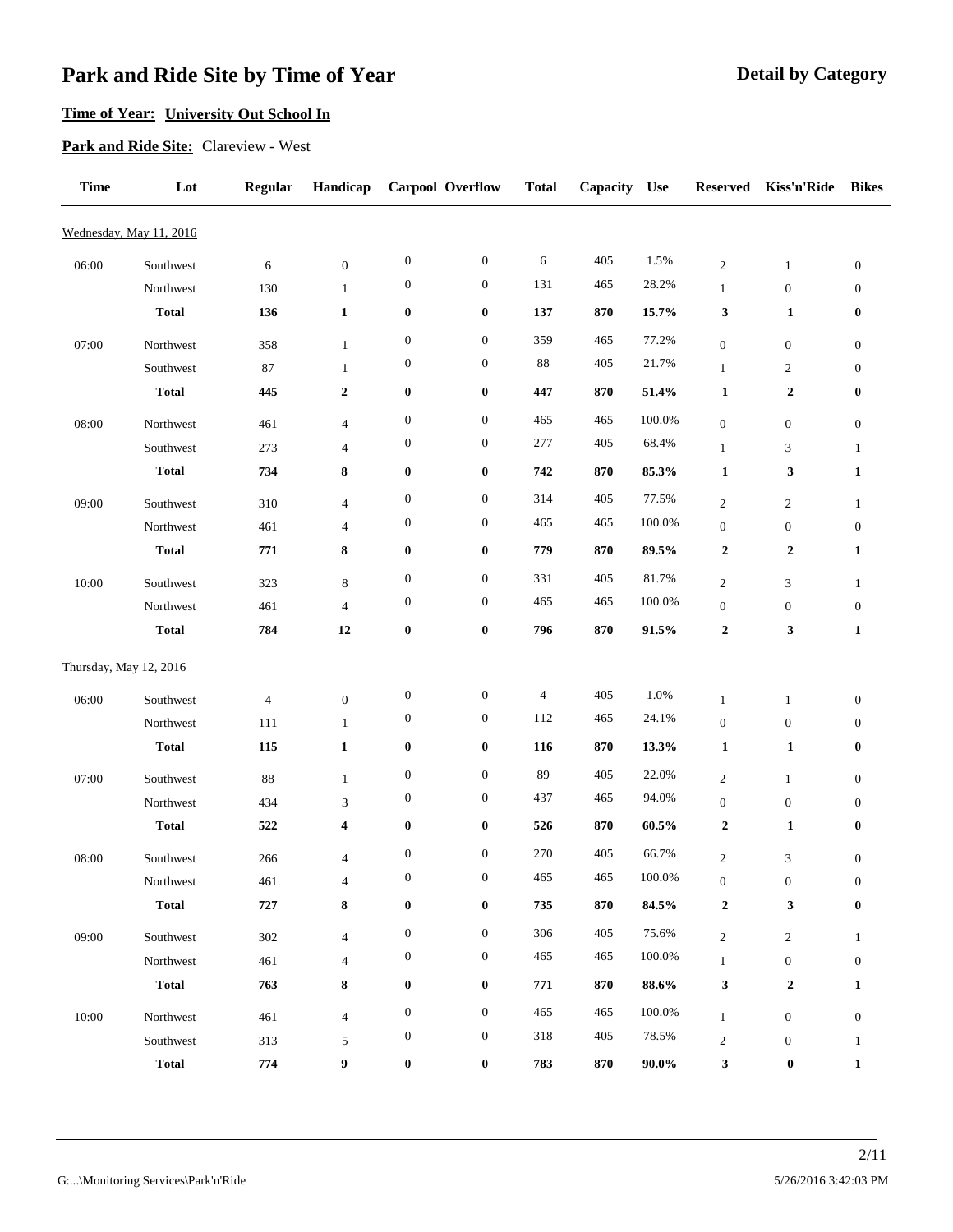### **Time of Year: University Out School In**

#### **Park and Ride Site:** Belvedere

| <b>Time</b> | Lot                     | <b>Regular</b> | Handicap         |                       | <b>Carpool Overflow</b>              | <b>Total</b>     | Capacity | <b>Use</b>     | <b>Reserved</b>  | Kiss'n'Ride      | <b>Bikes</b>     |
|-------------|-------------------------|----------------|------------------|-----------------------|--------------------------------------|------------------|----------|----------------|------------------|------------------|------------------|
|             | Wednesday, May 11, 2016 |                |                  |                       |                                      |                  |          |                |                  |                  |                  |
| 06:00       | Northeast               | 22             | 1                | $\overline{c}$        | $\boldsymbol{0}$                     | 25               | 503      | 5.0%           | $\boldsymbol{0}$ | $\boldsymbol{0}$ | $\boldsymbol{0}$ |
|             | South Gravel            | 2              | $\boldsymbol{0}$ | $\boldsymbol{0}$      | $\boldsymbol{0}$                     | $\boldsymbol{2}$ | 143      | 1.4%           | $\boldsymbol{0}$ | $\boldsymbol{0}$ | $\boldsymbol{0}$ |
|             | Northwest               | 12             | $\mathbf{1}$     | $\boldsymbol{0}$      | $\boldsymbol{0}$                     | 13               | 115      | 11.3%          | $\boldsymbol{0}$ | $\mathbf{0}$     | $\boldsymbol{0}$ |
|             | <b>Total</b>            | 36             | $\boldsymbol{2}$ | $\boldsymbol{2}$      | $\boldsymbol{0}$                     | 40               | 761      | 5.3%           | $\boldsymbol{0}$ | $\boldsymbol{0}$ | 0                |
| 07:00       | Northeast               | 109            | $\mathfrak{Z}$   | $\overline{4}$        | $\boldsymbol{0}$                     | 116              | 503      | 23.1%          | $\mathbf{1}$     | $\boldsymbol{0}$ | $\boldsymbol{0}$ |
|             | South Gravel            | 16             | $\boldsymbol{0}$ | $\boldsymbol{0}$      | $\boldsymbol{0}$                     | 16               | 143      | 11.2%          | $\boldsymbol{0}$ | $\boldsymbol{0}$ | 0                |
|             | Northwest               | 54             | $\boldsymbol{2}$ | $\boldsymbol{0}$      | $\boldsymbol{0}$                     | 56               | 115      | 48.7%          | $\mathbf{1}$     | $\overline{c}$   | 0                |
|             | <b>Total</b>            | 179            | 5                | 4                     | $\boldsymbol{0}$                     | 188              | 761      | 24.7%          | $\boldsymbol{2}$ | $\boldsymbol{2}$ | 0                |
|             |                         |                |                  |                       |                                      | 426              | 503      | 84.7%          |                  |                  |                  |
| 08:00       | Northeast               | 412            | 9                | 5<br>$\boldsymbol{0}$ | $\boldsymbol{0}$<br>$\boldsymbol{0}$ | 132              | 143      |                | $\mathbf{1}$     | $\boldsymbol{0}$ | $\boldsymbol{0}$ |
|             | South Gravel            | 132            | $\boldsymbol{0}$ | $\boldsymbol{0}$      | $\boldsymbol{0}$                     | 84               | 115      | 92.3%<br>73.0% | $\boldsymbol{0}$ | $\boldsymbol{0}$ | 0                |
|             | Northwest               | 81             | 3                |                       |                                      |                  |          |                | $\overline{2}$   | $\mathbf{0}$     | $\boldsymbol{0}$ |
|             | <b>Total</b>            | 625            | 12               | 5                     | $\bf{0}$                             | 642              | 761      | 84.4%          | 3                | $\bf{0}$         | 0                |
| 09:00       | South Gravel            | 135            | $\mathbf{0}$     | $\boldsymbol{0}$      | $\boldsymbol{0}$                     | 135              | 143      | 94.4%          | $\boldsymbol{0}$ | $\boldsymbol{0}$ | $\boldsymbol{0}$ |
|             | Northeast               | 489            | 9                | 5                     | $\boldsymbol{0}$                     | 503              | 503      | 100.0%         | $\mathbf{1}$     | $\boldsymbol{0}$ | 0                |
|             | Northwest               | 99             | 3                | $\boldsymbol{0}$      | $\boldsymbol{0}$                     | 102              | 115      | 88.7%          | 2                | $\mathbf{1}$     | 0                |
|             | <b>Total</b>            | 723            | 12               | 5                     | $\boldsymbol{0}$                     | 740              | 761      | $97.2\%$       | 3                | 1                | 0                |
| 10:00       | South Gravel            | 135            | $\mathbf{0}$     | $\boldsymbol{0}$      | $\boldsymbol{0}$                     | 135              | 143      | 94.4%          | $\boldsymbol{0}$ | $\boldsymbol{0}$ | $\boldsymbol{0}$ |
|             | Northeast               | 489            | 9                | 5                     | $\boldsymbol{0}$                     | 503              | 503      | 100.0%         | $\mathbf{1}$     | $\boldsymbol{0}$ | $\boldsymbol{0}$ |
|             | Northwest               | 98             | $\overline{4}$   | $\boldsymbol{0}$      | $\boldsymbol{0}$                     | 102              | 115      | 88.7%          | $\overline{c}$   | $\boldsymbol{0}$ | 0                |
|             | <b>Total</b>            | 722            | 13               | 5                     | $\pmb{0}$                            | 740              | 761      | 97.2%          | 3                | $\bf{0}$         | 0                |
|             | Thursday, May 12, 2016  |                |                  |                       |                                      |                  |          |                |                  |                  |                  |
|             |                         |                |                  | $\boldsymbol{0}$      | $\boldsymbol{0}$                     | $\tau$           | 143      | 4.9%           |                  |                  |                  |
| 06:00       | South Gravel            | 7              | $\boldsymbol{0}$ | $\boldsymbol{0}$      | $\boldsymbol{0}$                     | 12               | 115      | 10.4%          | $\boldsymbol{0}$ | $\boldsymbol{0}$ | 0                |
|             | Northwest               | 12             | $\boldsymbol{0}$ | $\mathbf{1}$          | $\boldsymbol{0}$                     | 20               | 503      | 4.0%           | $\boldsymbol{0}$ | $\mathbf{1}$     | $\boldsymbol{0}$ |
|             | Northeast               | 18             | $\mathbf{1}$     |                       |                                      |                  |          |                | $\boldsymbol{0}$ | $\mathbf{0}$     | $\boldsymbol{0}$ |
|             | <b>Total</b>            | $37\,$         | $\mathbf{1}$     | $\mathbf{1}$          | $\bf{0}$                             | 39               | 761      | 5.1%           | 0                | $\mathbf{1}$     | 0                |
| 07:00       | Northwest               | 55             | $\boldsymbol{0}$ | $\boldsymbol{0}$      | $\boldsymbol{0}$                     | 55               | 115      | 47.8%          | $\boldsymbol{0}$ | $\boldsymbol{0}$ | $\boldsymbol{0}$ |
|             | South Gravel            | 23             | $\boldsymbol{0}$ | $\boldsymbol{0}$      | $\boldsymbol{0}$                     | 23               | 143      | 16.1%          | $\boldsymbol{0}$ | $\boldsymbol{0}$ | $\boldsymbol{0}$ |
|             | Northeast               | 110            | $\overline{c}$   | $\overline{4}$        | $\mathbf{0}$                         | 116              | 503      | 23.1%          | $\mathbf{1}$     | $\mathbf{0}$     | $\boldsymbol{0}$ |
|             | <b>Total</b>            | 188            | $\boldsymbol{2}$ | 4                     | $\bf{0}$                             | 194              | 761      | 25.5%          | 1                | $\boldsymbol{0}$ | 0                |
| 08:00       | Northeast               | 401            | $\tau$           | 5                     | $\boldsymbol{0}$                     | 413              | 503      | 82.1%          | $\mathbf{1}$     | $\mathbf{0}$     | $\boldsymbol{0}$ |
|             | Northwest               | 75             | $\overline{c}$   | $\boldsymbol{0}$      | $\mathbf{0}$                         | 77               | 115      | 67.0%          | $\boldsymbol{0}$ | $\mathbf{0}$     | $\boldsymbol{0}$ |
|             | South Gravel            | 108            | $\boldsymbol{0}$ | $\boldsymbol{0}$      | $\boldsymbol{0}$                     | 108              | 143      | 75.5%          | $\boldsymbol{0}$ | $\boldsymbol{0}$ | $\mathbf{0}$     |
|             | <b>Total</b>            | 584            | 9                | 5                     | $\boldsymbol{0}$                     | 598              | 761      | 78.6%          | $\mathbf{1}$     | $\bf{0}$         | 0                |
|             |                         |                |                  |                       |                                      |                  |          |                |                  |                  |                  |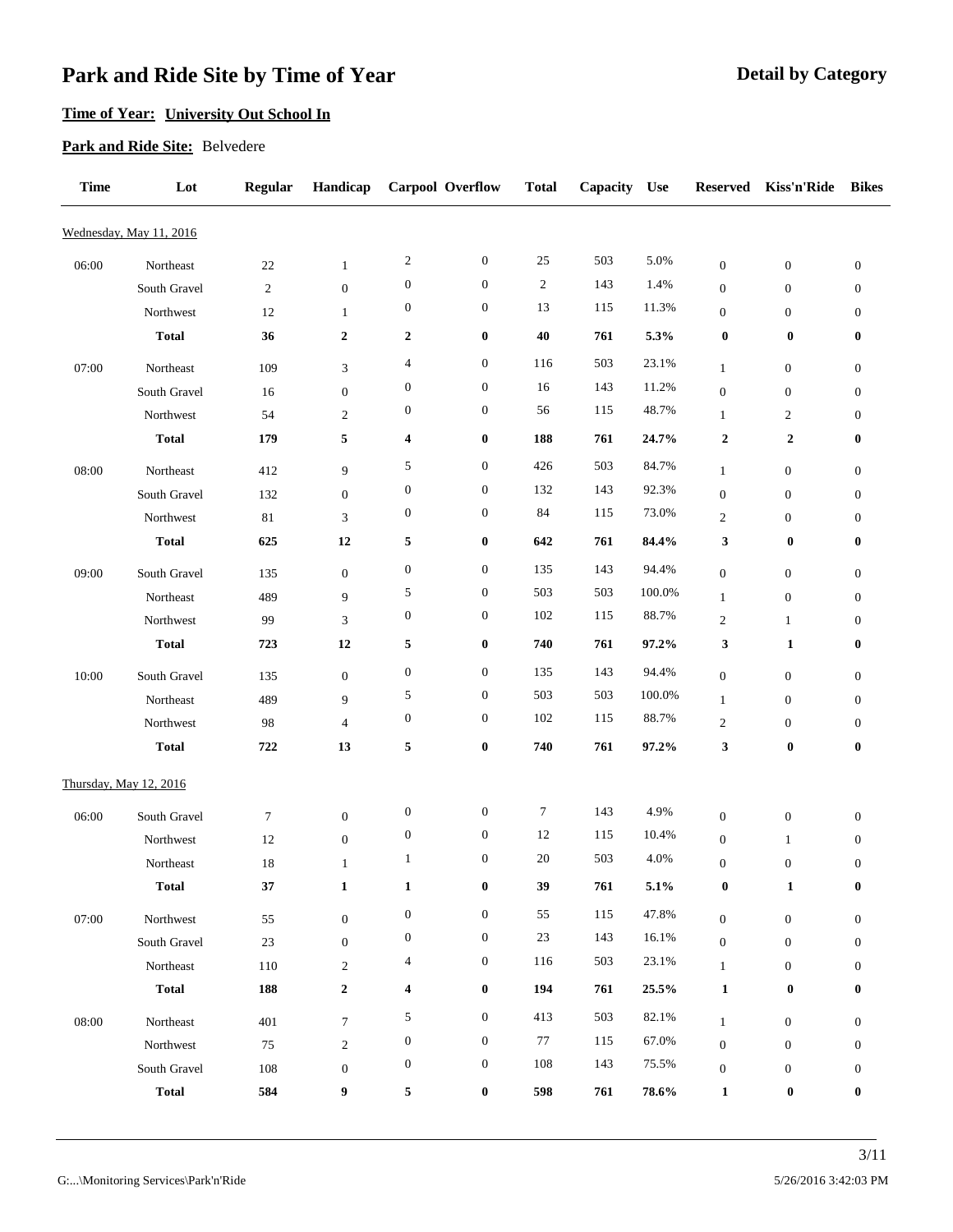### **Time of Year: University Out School In**

#### **Park and Ride Site:** Belvedere

| <b>Time</b> | Lot          | <b>Regular</b> | Handicap         | <b>Carpool Overflow</b> |                  | <b>Total</b> | Capacity | <b>Use</b> | Reserved       | Kiss'n'Ride  | <b>Bikes</b>     |
|-------------|--------------|----------------|------------------|-------------------------|------------------|--------------|----------|------------|----------------|--------------|------------------|
| 09:00       | Northwest    | 97             | 3                | $\mathbf{0}$            | $\mathbf{0}$     | 100          | 115      | 87.0%      | $\theta$       |              | $\mathbf{0}$     |
|             | South Gravel | 135            | $\boldsymbol{0}$ | $\theta$                | $\boldsymbol{0}$ | 135          | 143      | 94.4%      | $\overline{0}$ | $\mathbf{0}$ | $\boldsymbol{0}$ |
|             | Northeast    | 486            | 9                | 5                       | $\boldsymbol{0}$ | 500          | 503      | 99.4%      | 2              | $\theta$     | $\boldsymbol{0}$ |
|             | <b>Total</b> | 718            | 12               | 5                       | $\bf{0}$         | 735          | 761      | 96.6%      | 2              |              | $\bf{0}$         |
| 10:00       | South Gravel | 136            | $\mathbf{0}$     | $\theta$                | $\boldsymbol{0}$ | 136          | 143      | 95.1%      | $\overline{0}$ | $\theta$     | $\mathbf{0}$     |
|             | Northwest    | 97             | 4                | $\theta$                | $\boldsymbol{0}$ | 101          | 115      | 87.8%      | $\Omega$       | $\theta$     | $\mathbf{0}$     |
|             | Northeast    | 487            | 9                | 5                       | $\mathbf{0}$     | 501          | 503      | 99.6%      | 2              | $\mathbf{0}$ | $\boldsymbol{0}$ |
|             | <b>Total</b> | 720            | 13               | 5                       | $\bf{0}$         | 738          | 761      | 97.0%      | 2              | $\bf{0}$     | $\bf{0}$         |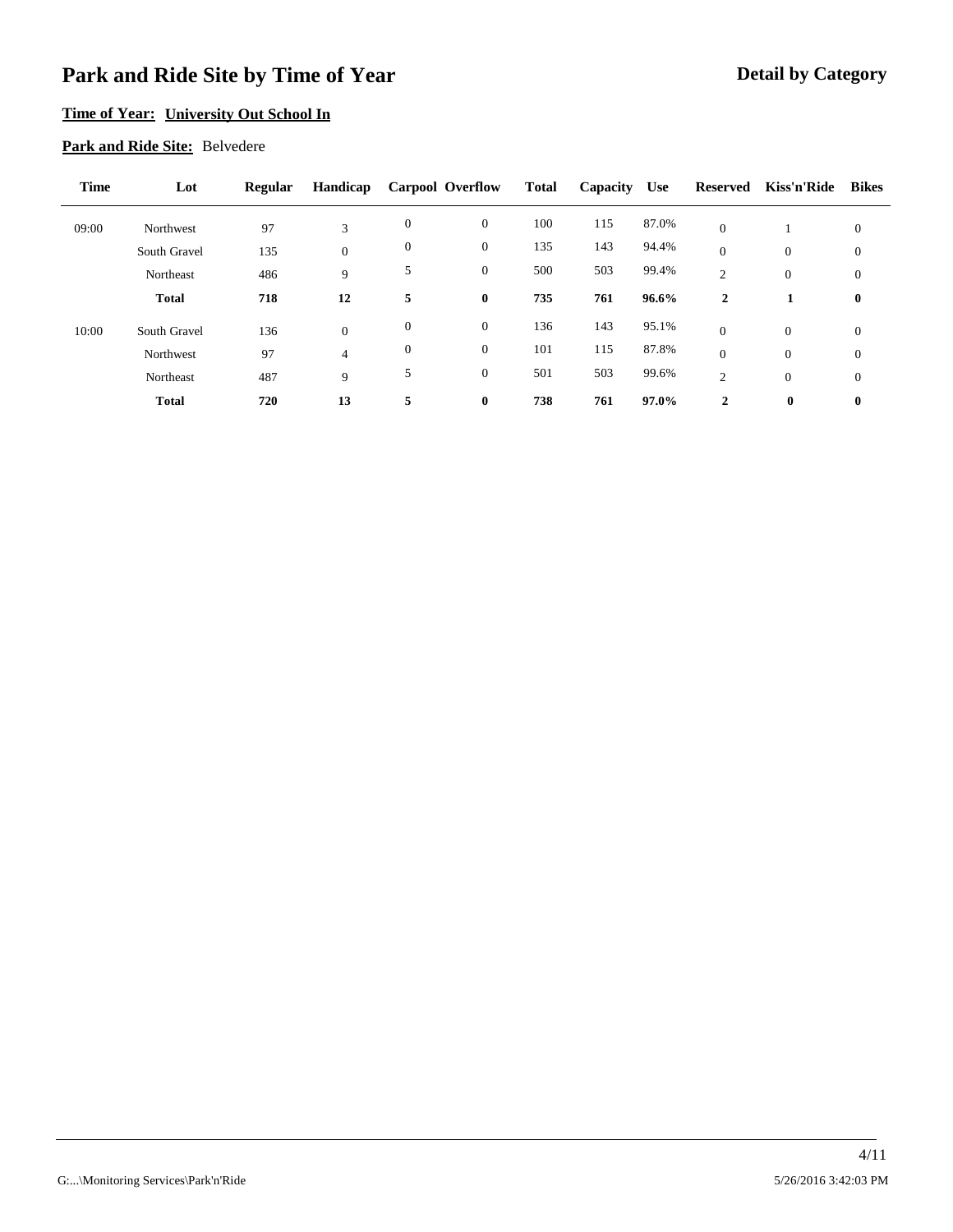## **Time of Year: University Out School In**

### **Park and Ride Site:** Stadium

| <b>Time</b>             | Lot                    | <b>Regular</b> | Handicap                    |                         | Carpool Overflow | <b>Total</b> | Capacity | <b>Use</b> | <b>Reserved</b>                  | Kiss'n'Ride                          | <b>Bikes</b>                       |
|-------------------------|------------------------|----------------|-----------------------------|-------------------------|------------------|--------------|----------|------------|----------------------------------|--------------------------------------|------------------------------------|
| Wednesday, May 11, 2016 |                        |                |                             |                         |                  |              |          |            |                                  |                                      |                                    |
| 06:00                   | North                  | 9              | $\boldsymbol{0}$            | $\boldsymbol{0}$        | $\boldsymbol{0}$ | 9            | 171      | 5.3%       | $\boldsymbol{0}$                 | $\boldsymbol{0}$                     | $\boldsymbol{0}$                   |
|                         | South                  | 15             | $\boldsymbol{0}$            | $\boldsymbol{0}$        | $\boldsymbol{0}$ | 15           | 349      | 4.3%       | $\boldsymbol{0}$                 | $\boldsymbol{0}$                     | $\boldsymbol{0}$                   |
|                         | <b>Total</b>           | 24             | $\pmb{0}$                   | $\pmb{0}$               | $\pmb{0}$        | ${\bf 24}$   | 520      | 4.6%       | $\boldsymbol{0}$                 | $\boldsymbol{0}$                     | 0                                  |
| 07:00                   | North                  | 52             | $\ensuremath{\mathfrak{Z}}$ | $\boldsymbol{0}$        | $\boldsymbol{0}$ | 55           | 171      | 32.2%      | $\boldsymbol{0}$                 | $\boldsymbol{0}$                     | $\boldsymbol{0}$                   |
|                         | South                  | 92             | $\boldsymbol{0}$            | $\overline{c}$          | $\boldsymbol{0}$ | 94           | 349      | 26.9%      | $\boldsymbol{0}$                 | $\boldsymbol{0}$                     | $\boldsymbol{0}$                   |
|                         | <b>Total</b>           | 144            | $\mathbf{3}$                | $\boldsymbol{2}$        | $\pmb{0}$        | 149          | 520      | 28.7%      | $\boldsymbol{0}$                 | $\boldsymbol{0}$                     | 0                                  |
| 08:00                   | South                  | 293            | $\sqrt{2}$                  | 5                       | $\boldsymbol{0}$ | 300          | 349      | 86.0%      | $\boldsymbol{0}$                 | $\boldsymbol{0}$                     | $\boldsymbol{0}$                   |
|                         | North                  | 107            | $\sqrt{5}$                  | $\boldsymbol{0}$        | $\boldsymbol{0}$ | 112          | 171      | 65.5%      | $\boldsymbol{0}$                 | $\boldsymbol{0}$                     | $\mathbf{1}$                       |
|                         | <b>Total</b>           | 400            | $\pmb{7}$                   | 5                       | $\boldsymbol{0}$ | 412          | 520      | 79.2%      | $\boldsymbol{0}$                 | $\boldsymbol{0}$                     | $\mathbf{1}$                       |
| 09:00                   | North                  | 121            | $\sqrt{5}$                  | $\boldsymbol{0}$        | $\boldsymbol{0}$ | 126          | 171      | 73.7%      | $\boldsymbol{0}$                 | $\mathbf{0}$                         | $\mathbf{1}$                       |
|                         | South                  | 344            | $\sqrt{2}$                  | 5                       | $\boldsymbol{0}$ | 351          | 349      | 100.6%     | $\boldsymbol{0}$                 | $\boldsymbol{0}$                     | $\boldsymbol{0}$                   |
|                         | <b>Total</b>           | 465            | $\pmb{7}$                   | 5                       | $\pmb{0}$        | 477          | 520      | 91.7%      | $\boldsymbol{0}$                 | $\boldsymbol{0}$                     | $\mathbf{1}$                       |
|                         |                        |                |                             | 5                       | $\boldsymbol{0}$ | 351          | 349      | 100.6%     |                                  |                                      |                                    |
| 10:00                   | South<br>North         | 344<br>121     | $\sqrt{2}$<br>5             | $\boldsymbol{0}$        | $\boldsymbol{0}$ | 126          | 171      | 73.7%      | $\boldsymbol{0}$<br>$\mathbf{1}$ | $\boldsymbol{0}$<br>$\boldsymbol{0}$ | $\boldsymbol{0}$<br>$\mathbf{1}$   |
|                         | <b>Total</b>           | 465            | $\pmb{7}$                   | 5                       | $\boldsymbol{0}$ | 477          | 520      | 91.7%      | $\mathbf{1}$                     | $\boldsymbol{0}$                     | $\mathbf{1}$                       |
|                         |                        |                |                             |                         |                  |              |          |            |                                  |                                      |                                    |
| Thursday, May 12, 2016  |                        |                |                             |                         |                  |              |          |            |                                  |                                      |                                    |
| 06:00                   | North                  | $\,8\,$        | $\mathbf{1}$                | $\boldsymbol{0}$        | $\boldsymbol{0}$ | 9            | 171      | 5.3%       | $\boldsymbol{0}$                 | $\boldsymbol{0}$                     | $\boldsymbol{0}$                   |
|                         | South                  | 21             | $\boldsymbol{0}$            | $\boldsymbol{0}$        | $\boldsymbol{0}$ | $21\,$       | 349      | 6.0%       | $\boldsymbol{0}$                 | $\boldsymbol{0}$                     | $\boldsymbol{0}$                   |
|                         | <b>Total</b>           | 29             | $\mathbf{1}$                | $\pmb{0}$               | $\pmb{0}$        | 30           | 520      | 5.8%       | $\boldsymbol{0}$                 | $\boldsymbol{0}$                     | 0                                  |
| 07:00                   | North                  | 54             | $\sqrt{2}$                  | $\boldsymbol{0}$        | $\boldsymbol{0}$ | 56           | 171      | 32.7%      | $\boldsymbol{0}$                 | $\boldsymbol{0}$                     | $\boldsymbol{0}$                   |
|                         | South                  | 84             | $\mathbf{1}$                | $\overline{4}$          | $\boldsymbol{0}$ | 89           | 349      | 25.5%      | $\boldsymbol{0}$                 | $\boldsymbol{0}$                     | 0                                  |
|                         | <b>Total</b>           | 138            | $\mathbf{3}$                | $\overline{\mathbf{4}}$ | $\boldsymbol{0}$ | 145          | 520      | 27.9%      | $\boldsymbol{0}$                 | $\boldsymbol{0}$                     | 0                                  |
| 08:00                   | South                  | 281            | $\mathbf{1}$                | 5                       | $\boldsymbol{0}$ | 287          | 349      | 82.2%      | $\mathbf{1}$                     | $\boldsymbol{0}$                     | $\boldsymbol{0}$                   |
|                         | $\operatorname{North}$ | 108            | $\overline{4}$              | $\boldsymbol{0}$        | $\boldsymbol{0}$ | 112          | 171      | 65.5%      | $\boldsymbol{0}$                 | $\boldsymbol{0}$                     | $\overline{c}$                     |
|                         | <b>Total</b>           | 389            | $\mathbf 5$                 | $\mathbf 5$             | $\pmb{0}$        | 399          | 520      | $76.7\%$   | $\mathbf{1}$                     | $\pmb{0}$                            | $\boldsymbol{2}$                   |
| 09:00                   | $\operatorname{North}$ | 122            | $\sqrt{5}$                  | $\boldsymbol{0}$        | $\boldsymbol{0}$ | 127          | 171      | 74.3%      | $\boldsymbol{0}$                 | $\boldsymbol{0}$                     | $\overline{c}$                     |
|                         | South                  | 342            | $\mathbf{1}$                | 5                       | $\boldsymbol{0}$ | 348          | 349      | 99.7%      | $\mathbf{1}$                     | $\boldsymbol{0}$                     | $\boldsymbol{0}$                   |
|                         | <b>Total</b>           | 464            | 6                           | $\mathbf 5$             | $\boldsymbol{0}$ | 475          | 520      | 91.3%      | $\mathbf{1}$                     | $\pmb{0}$                            | $\boldsymbol{2}$                   |
| 10:00                   | South                  |                |                             | $\sqrt{5}$              | $\boldsymbol{0}$ | 352          | 349      | 100.9%     |                                  | $\boldsymbol{0}$                     |                                    |
|                         | $\operatorname{North}$ | 346<br>125     | $\mathbf{1}$<br>5           | $\boldsymbol{0}$        | $\boldsymbol{0}$ | 130          | 171      | 76.0%      | $\mathbf{1}$<br>$\boldsymbol{0}$ | $\boldsymbol{0}$                     | $\boldsymbol{0}$<br>$\overline{c}$ |
|                         | <b>Total</b>           | 471            | 6                           | 5                       | $\boldsymbol{0}$ | 482          | 520      | 92.7%      | $\mathbf{1}$                     | $\boldsymbol{0}$                     | $\boldsymbol{2}$                   |
|                         |                        |                |                             |                         |                  |              |          |            |                                  |                                      |                                    |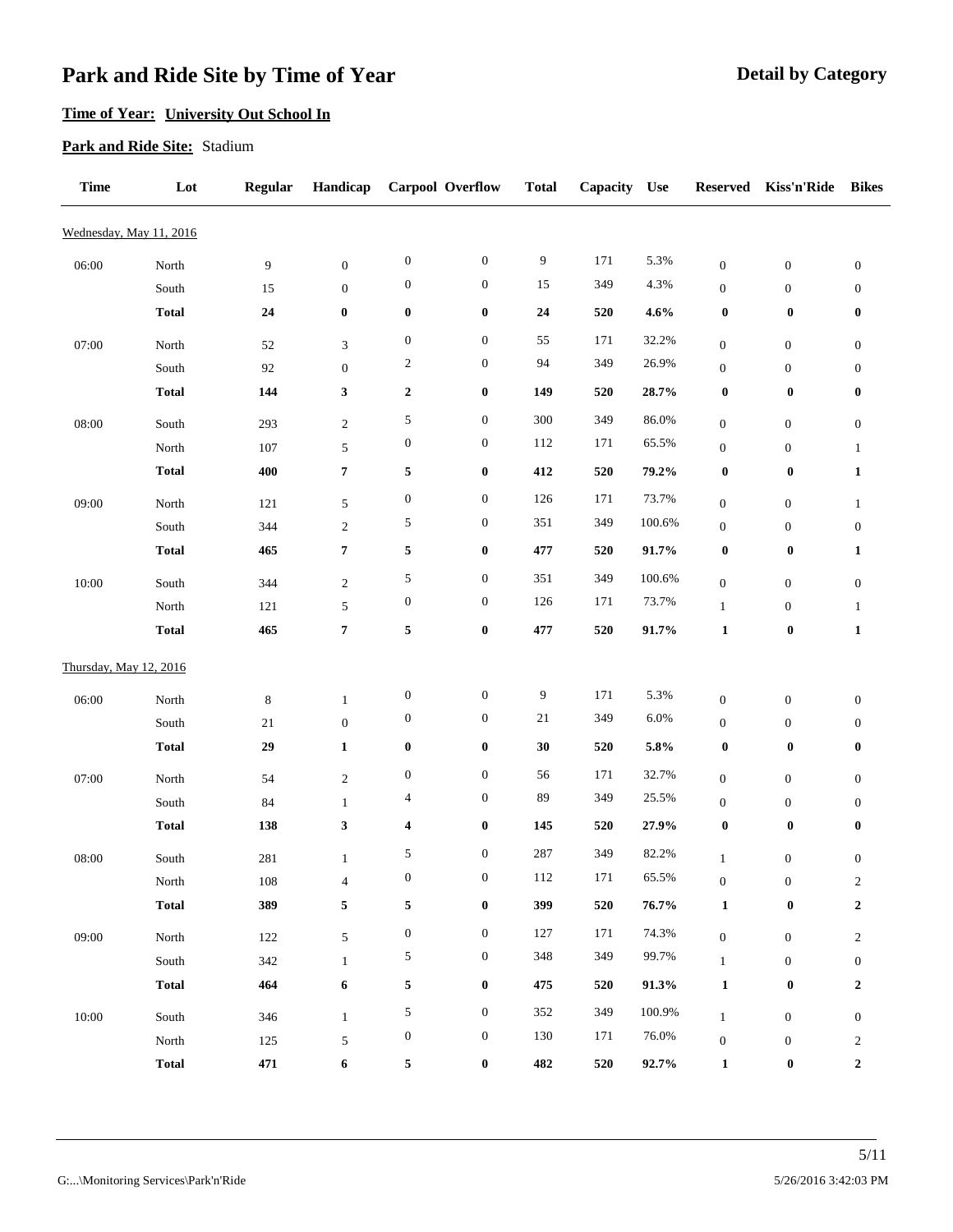## **Time of Year: University Out School In**

### **Park and Ride Site:** Century Park

| <b>Time</b> | Lot                     | <b>Regular</b>   | Handicap         |                  | <b>Carpool Overflow</b> | <b>Total</b>     | Capacity | <b>Use</b> | <b>Reserved</b>  | Kiss'n'Ride      | <b>Bikes</b>     |
|-------------|-------------------------|------------------|------------------|------------------|-------------------------|------------------|----------|------------|------------------|------------------|------------------|
|             | Wednesday, May 11, 2016 |                  |                  |                  |                         |                  |          |            |                  |                  |                  |
| 06:00       | Gravel                  | 258              | $\mathbf{0}$     | $\boldsymbol{0}$ | $\boldsymbol{0}$        | 258              | 1116     | 23.1%      | $\,8\,$          | $\boldsymbol{0}$ | $\boldsymbol{0}$ |
|             | South (Handicap)        | $\boldsymbol{0}$ | $\boldsymbol{0}$ | $\boldsymbol{0}$ | $\mathbf{0}$            | $\boldsymbol{0}$ | 21       | 0.0%       | $\boldsymbol{0}$ | $\boldsymbol{0}$ | $\overline{c}$   |
|             | Northwest               | 1                | $\mathbf{0}$     | $\boldsymbol{0}$ | $\boldsymbol{0}$        | $\mathbf{1}$     | 151      | 0.7%       | $\boldsymbol{0}$ | $\boldsymbol{0}$ | $\boldsymbol{0}$ |
|             | Northeast               | $\mathbf{0}$     | $\boldsymbol{0}$ | $\boldsymbol{0}$ | $\boldsymbol{0}$        | $\boldsymbol{0}$ | 35       | 0.0%       | $\boldsymbol{0}$ | 0                | 0                |
|             | <b>Total</b>            | 259              | $\bf{0}$         | $\boldsymbol{0}$ | $\bf{0}$                | 259              | 1323     | 19.6%      | 8                | $\bf{0}$         | 2                |
| 07:00       | Northwest               | 8                | $\mathbf{0}$     | $\boldsymbol{0}$ | $\boldsymbol{0}$        | $\,$ 8 $\,$      | 151      | 5.3%       | $\boldsymbol{0}$ | $\mathbf{0}$     | $\boldsymbol{0}$ |
|             | Gravel                  | 997              | $\boldsymbol{0}$ | $\boldsymbol{0}$ | $\boldsymbol{0}$        | 997              | 1116     | 89.3%      | 10               | $\boldsymbol{0}$ | 0                |
|             | South (Handicap)        | $\mathbf{0}$     | $\boldsymbol{0}$ | $\boldsymbol{0}$ | $\mathbf{0}$            | $\boldsymbol{0}$ | 21       | 0.0%       | $\boldsymbol{0}$ | $\mathbf{0}$     | $\overline{c}$   |
|             | Northeast               | $\mathbf{0}$     | $\boldsymbol{0}$ | $\boldsymbol{0}$ | $\boldsymbol{0}$        | $\boldsymbol{0}$ | 35       | 0.0%       | $\boldsymbol{0}$ | 0                | $\boldsymbol{0}$ |
|             | <b>Total</b>            | 1005             | $\bf{0}$         | $\boldsymbol{0}$ | $\bf{0}$                | 1005             | 1323     | 76.0%      | 10               | $\bf{0}$         | 2                |
|             |                         |                  |                  | $\boldsymbol{0}$ | $\boldsymbol{0}$        | 99               | 151      | 65.6%      |                  |                  |                  |
| 08:00       | Northwest               | 99               | $\mathbf{0}$     | $\boldsymbol{0}$ | $\boldsymbol{0}$        | $\boldsymbol{0}$ | 35       | 0.0%       | $\boldsymbol{0}$ | $\mathbf{0}$     | $\boldsymbol{0}$ |
|             | Northeast               | $\boldsymbol{0}$ | $\mathbf{0}$     | $\boldsymbol{0}$ | $\boldsymbol{0}$        | 5                | 21       | 23.8%      | $\boldsymbol{0}$ | $\mathbf{0}$     | 0                |
|             | South (Handicap)        | $\boldsymbol{0}$ | 5                | $\boldsymbol{0}$ |                         | 1092             | 1116     | 97.8%      | $\boldsymbol{0}$ | $\boldsymbol{0}$ | 4                |
|             | Gravel                  | 1092             | $\boldsymbol{0}$ |                  | $\boldsymbol{0}$        |                  |          |            | $\tau$           | $\overline{c}$   | $\boldsymbol{0}$ |
|             | <b>Total</b>            | 1191             | 5                | $\boldsymbol{0}$ | $\boldsymbol{0}$        | 1196             | 1323     | 90.4%      | 7                | 2                | 4                |
| 09:00       | Northwest               | 140              | $\mathbf{0}$     | $\mathbf{0}$     | $\mathbf{0}$            | 140              | 151      | 92.7%      | $\boldsymbol{0}$ | $\mathbf{0}$     | $\boldsymbol{0}$ |
|             | South (Handicap)        | $\mathbf{0}$     | 11               | $\boldsymbol{0}$ | $\boldsymbol{0}$        | 11               | 21       | 52.4%      | $\boldsymbol{0}$ | $\mathbf{0}$     | 7                |
|             | Gravel                  | 1096             | $\boldsymbol{0}$ | $\boldsymbol{0}$ | $\boldsymbol{0}$        | 1096             | 1116     | 98.2%      | 9                | 3                | $\boldsymbol{0}$ |
|             | Northeast               | $\boldsymbol{0}$ | $\mathbf{0}$     | $\boldsymbol{0}$ | $\boldsymbol{0}$        | $\boldsymbol{0}$ | 35       | 0.0%       | $\boldsymbol{0}$ | $\boldsymbol{0}$ | 0                |
|             | <b>Total</b>            | 1236             | 11               | $\bf{0}$         | $\bf{0}$                | 1247             | 1323     | 94.3%      | 9                | 3                | 7                |
| 10:00       | Northeast               | $\boldsymbol{0}$ | $\mathbf{0}$     | $\boldsymbol{0}$ | $\boldsymbol{0}$        | $\boldsymbol{0}$ | 35       | 0.0%       | $\boldsymbol{0}$ | $\mathbf{0}$     | $\boldsymbol{0}$ |
|             | South (Handicap)        | $\boldsymbol{0}$ | 13               | $\boldsymbol{0}$ | $\boldsymbol{0}$        | 13               | 21       | 61.9%      | $\boldsymbol{0}$ | $\mathbf{0}$     | 7                |
|             | Northwest               | 143              | $\boldsymbol{0}$ | $\boldsymbol{0}$ | $\boldsymbol{0}$        | 143              | 151      | 94.7%      | $\boldsymbol{0}$ | $\boldsymbol{0}$ | 0                |
|             | Gravel                  | 1099             | $\mathbf{0}$     | $\boldsymbol{0}$ | $\boldsymbol{0}$        | 1099             | 1116     | 98.5%      | 10               | $\overline{c}$   | 0                |
|             | <b>Total</b>            | 1242             | 13               | $\bf{0}$         | $\bf{0}$                | 1255             | 1323     | 94.9%      | 10               | 2                | 7                |
|             |                         |                  |                  |                  |                         |                  |          |            |                  |                  |                  |
|             | Thursday, May 12, 2016  |                  |                  |                  |                         |                  |          |            |                  |                  |                  |
| 06:00       | South (Handicap)        | $\boldsymbol{0}$ | $\boldsymbol{0}$ | $\boldsymbol{0}$ | $\boldsymbol{0}$        | $\boldsymbol{0}$ | 21       | $0.0\%$    | $\boldsymbol{0}$ | $\boldsymbol{0}$ | $\overline{c}$   |
|             | Gravel                  | 246              | $\boldsymbol{0}$ | $\boldsymbol{0}$ | $\boldsymbol{0}$        | 246              | 1116     | 22.0%      | 6                | $\mathbf{1}$     | $\boldsymbol{0}$ |
|             | Northwest               | $\mathbf{1}$     | $\boldsymbol{0}$ | $\boldsymbol{0}$ | $\boldsymbol{0}$        | $\mathbf{1}$     | 151      | 0.7%       | $\boldsymbol{0}$ | $\boldsymbol{0}$ | $\boldsymbol{0}$ |
|             | Northeast               | $\boldsymbol{0}$ | $\boldsymbol{0}$ | $\boldsymbol{0}$ | $\boldsymbol{0}$        | $\boldsymbol{0}$ | 35       | 0.0%       | $\boldsymbol{0}$ | $\boldsymbol{0}$ | $\boldsymbol{0}$ |
|             | <b>Total</b>            | 247              | $\boldsymbol{0}$ | $\boldsymbol{0}$ | $\boldsymbol{0}$        | 247              | 1323     | 18.7%      | 6                | $\mathbf{1}$     | $\boldsymbol{2}$ |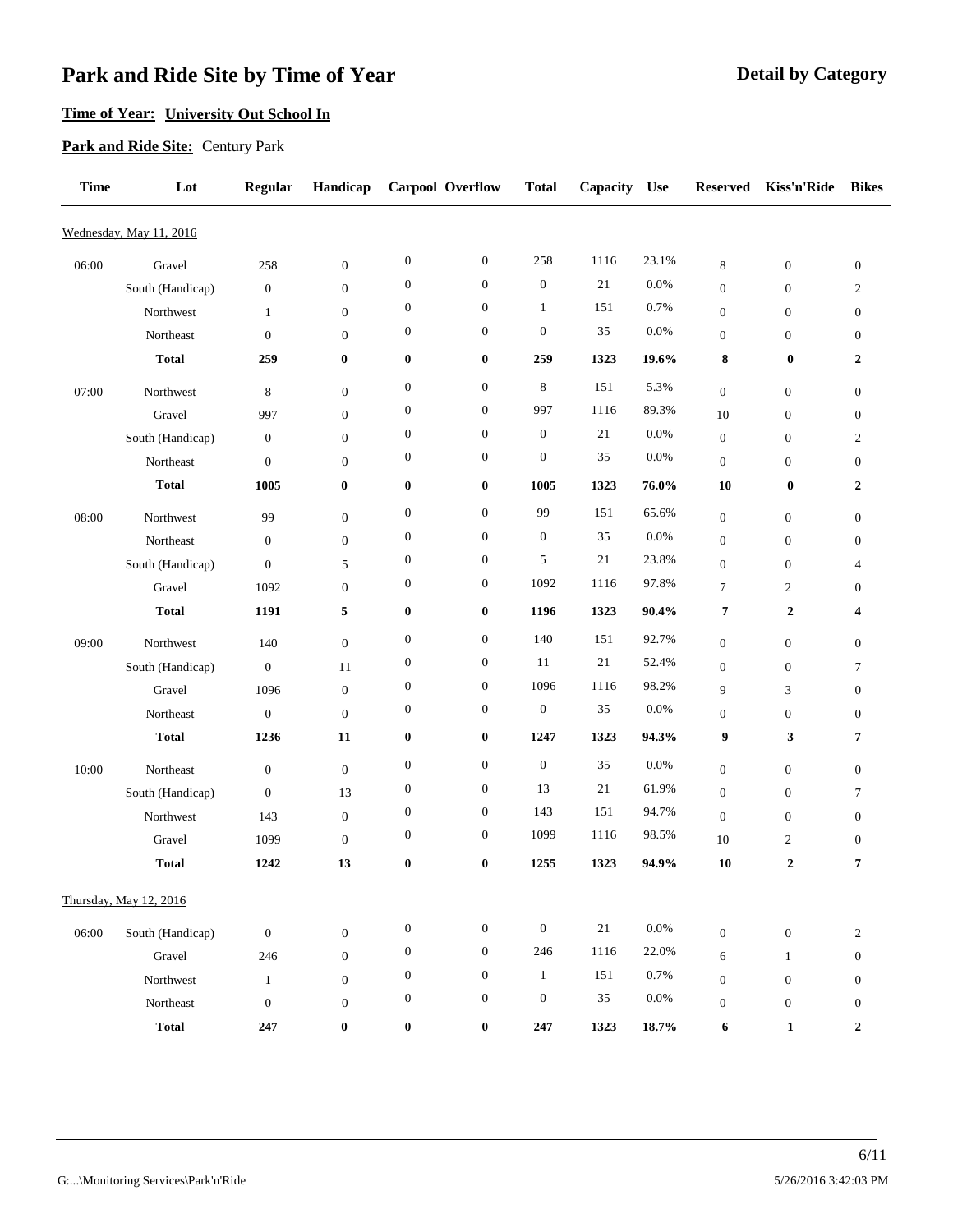### **Time of Year: University Out School In**

### **Park and Ride Site:** Century Park

| <b>Time</b> | Lot              | <b>Regular</b>   | Handicap     |                  | Carpool Overflow | <b>Total</b>   | Capacity | <b>Use</b> | <b>Reserved</b>  | Kiss'n'Ride      | <b>Bikes</b>     |
|-------------|------------------|------------------|--------------|------------------|------------------|----------------|----------|------------|------------------|------------------|------------------|
| 07:00       | South (Handicap) | $\boldsymbol{0}$ | $\mathbf{1}$ | $\boldsymbol{0}$ | $\boldsymbol{0}$ | $\mathbf{1}$   | 21       | 4.8%       | $\overline{0}$   | $\mathbf{0}$     | $\mathfrak{2}$   |
|             | Northeast        | $\boldsymbol{0}$ | $\theta$     | $\boldsymbol{0}$ | $\boldsymbol{0}$ | $\theta$       | 35       | 0.0%       | $\mathbf{0}$     | $\boldsymbol{0}$ | $\boldsymbol{0}$ |
|             | Gravel           | 976              | $\mathbf{0}$ | $\boldsymbol{0}$ | $\boldsymbol{0}$ | 976            | 1116     | 87.5%      | 6                | $\boldsymbol{0}$ | $\boldsymbol{0}$ |
|             | Northwest        | 10               | $\theta$     | $\boldsymbol{0}$ | $\boldsymbol{0}$ | 10             | 151      | 6.6%       | $\mathbf{0}$     | $\mathbf{0}$     | $\boldsymbol{0}$ |
|             | <b>Total</b>     | 986              | $\mathbf{1}$ | $\bf{0}$         | $\bf{0}$         | 987            | 1323     | 74.6%      | 6                | $\bf{0}$         | $\overline{2}$   |
| 08:00       | Northwest        | 89               | $\mathbf{0}$ | $\boldsymbol{0}$ | $\boldsymbol{0}$ | 89             | 151      | 58.9%      | $\overline{0}$   | $\mathbf{0}$     | $\mathbf{0}$     |
|             | Northeast        | $\boldsymbol{0}$ | $\theta$     | $\boldsymbol{0}$ | $\boldsymbol{0}$ | $\mathbf{0}$   | 35       | 0.0%       | $\mathbf{0}$     | $\mathbf{0}$     | $\mathbf{0}$     |
|             | Gravel           | 1089             | $\theta$     | $\boldsymbol{0}$ | $\boldsymbol{0}$ | 1089           | 1116     | 97.6%      | 6                | $\mathbf{2}$     | $\mathbf{0}$     |
|             | South (Handicap) | $\boldsymbol{0}$ | 8            | $\boldsymbol{0}$ | $\boldsymbol{0}$ | 8              | 21       | 38.1%      | $\boldsymbol{0}$ | $\mathbf{0}$     | $\overline{4}$   |
|             | <b>Total</b>     | 1178             | 8            | $\bf{0}$         | $\bf{0}$         | 1186           | 1323     | 89.6%      | 6                | $\boldsymbol{2}$ | 4                |
| 09:00       | Gravel           | 1089             | $\mathbf{0}$ | $\boldsymbol{0}$ | $\boldsymbol{0}$ | 1089           | 1116     | 97.6%      | 6                | $\mathbf{1}$     | $\boldsymbol{0}$ |
|             | Northwest        | 144              | $\theta$     | $\boldsymbol{0}$ | $\boldsymbol{0}$ | 144            | 151      | 95.4%      | $\overline{0}$   | $\mathbf{0}$     | $\boldsymbol{0}$ |
|             | Northeast        | $\mathbf{0}$     | $\mathbf{0}$ | $\boldsymbol{0}$ | $\boldsymbol{0}$ | $\mathbf{0}$   | 35       | 0.0%       | $\boldsymbol{0}$ | $\mathbf{0}$     | $\mathbf{0}$     |
|             | South (Handicap) | $\theta$         | 14           | $\boldsymbol{0}$ | $\boldsymbol{0}$ | 14             | 21       | 66.7%      | 1                | $\mathbf{0}$     | 8                |
|             | <b>Total</b>     | 1233             | 14           | $\bf{0}$         | $\bf{0}$         | 1247           | 1323     | 94.3%      | 7                | $\mathbf{1}$     | 8                |
| 10:00       | South (Handicap) | $\boldsymbol{0}$ | 14           | $\boldsymbol{0}$ | $\boldsymbol{0}$ | 14             | 21       | 66.7%      | $\overline{c}$   | $\mathbf{0}$     | 9                |
|             | Northeast        | $\boldsymbol{0}$ | $\mathbf{0}$ | $\boldsymbol{0}$ | $\boldsymbol{0}$ | $\overline{0}$ | 35       | 0.0%       | $\mathbf{0}$     | $\mathbf{0}$     | $\boldsymbol{0}$ |
|             | Gravel           | 1088             | $\theta$     | $\boldsymbol{0}$ | $\boldsymbol{0}$ | 1088           | 1116     | 97.5%      | 6                | $\boldsymbol{0}$ | $\boldsymbol{0}$ |
|             | Northwest        | 148              | $\theta$     | $\boldsymbol{0}$ | $\boldsymbol{0}$ | 148            | 151      | 98.0%      | $\mathbf{0}$     | $\mathbf{0}$     | $\mathbf{0}$     |
|             | <b>Total</b>     | 1236             | 14           | $\bf{0}$         | $\bf{0}$         | 1250           | 1323     | 94.5%      | 8                | $\bf{0}$         | 9                |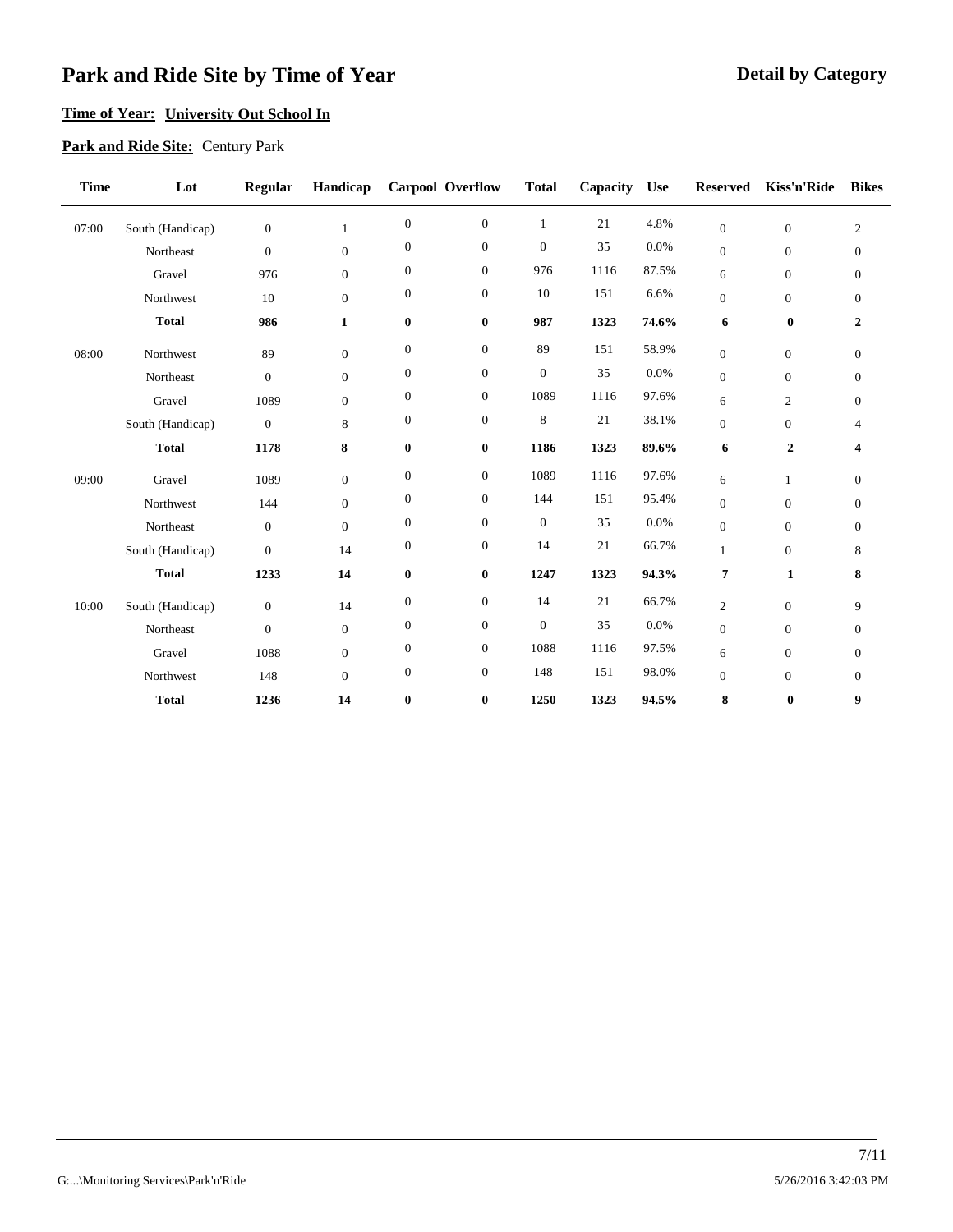### **Time of Year: University Out School In**

#### **Park and Ride Site:** Meadows

| <b>Time</b> | Lot                     | <b>Regular</b> | Handicap         | <b>Carpool Overflow</b> |                  | <b>Total</b> | Capacity | <b>Use</b> | <b>Reserved</b>  | Kiss'n'Ride      | <b>Bikes</b>     |
|-------------|-------------------------|----------------|------------------|-------------------------|------------------|--------------|----------|------------|------------------|------------------|------------------|
|             | Wednesday, May 11, 2016 |                |                  |                         |                  |              |          |            |                  |                  |                  |
| 06:00       | Meadows                 | 33             | $\boldsymbol{0}$ | $\boldsymbol{0}$        | $\boldsymbol{0}$ | 33           | 254      | 13.0%      | $\boldsymbol{0}$ | $\boldsymbol{0}$ | $\boldsymbol{0}$ |
|             | <b>Total</b>            | 33             | $\boldsymbol{0}$ | $\pmb{0}$               | $\bf{0}$         | 33           | 254      | 13.0%      | $\bf{0}$         | $\boldsymbol{0}$ | $\pmb{0}$        |
| 07:00       | Meadows                 | 69             | $\boldsymbol{0}$ | $\boldsymbol{0}$        | $\boldsymbol{0}$ | 69           | 254      | 27.2%      | $\boldsymbol{0}$ | $\boldsymbol{0}$ | $\mathbf{1}$     |
|             | <b>Total</b>            | 69             | $\bf{0}$         | $\pmb{0}$               | $\bf{0}$         | 69           | 254      | 27.2%      | $\bf{0}$         | $\boldsymbol{0}$ | $\mathbf{1}$     |
| 08:00       | Meadows                 | 116            | $\boldsymbol{0}$ | $\boldsymbol{0}$        | $\boldsymbol{0}$ | 116          | 254      | 45.7%      | $\boldsymbol{0}$ | $\overline{c}$   | $\sqrt{5}$       |
|             | <b>Total</b>            | 116            | $\pmb{0}$        | $\pmb{0}$               | $\bf{0}$         | 116          | 254      | 45.7%      | $\pmb{0}$        | $\boldsymbol{2}$ | $\sqrt{5}$       |
| 09:00       | Meadows                 | 129            | $\boldsymbol{0}$ | $\boldsymbol{0}$        | $\boldsymbol{0}$ | 129          | 254      | 50.8%      | $\boldsymbol{0}$ | $\boldsymbol{0}$ | $\sqrt{5}$       |
|             | <b>Total</b>            | 129            | $\boldsymbol{0}$ | $\pmb{0}$               | $\bf{0}$         | 129          | 254      | 50.8%      | $\pmb{0}$        | $\boldsymbol{0}$ | $\sqrt{5}$       |
| 10:00       | Meadows                 | 131            | $\boldsymbol{0}$ | $\boldsymbol{0}$        | $\boldsymbol{0}$ | 131          | 254      | 51.6%      | $\boldsymbol{0}$ | $\boldsymbol{0}$ | 5                |
|             | <b>Total</b>            | 131            | $\bf{0}$         | $\pmb{0}$               | $\bf{0}$         | 131          | 254      | 51.6%      | $\pmb{0}$        | $\pmb{0}$        | $\sqrt{5}$       |
|             | Thursday, May 12, 2016  |                |                  |                         |                  |              |          |            |                  |                  |                  |
| 06:00       | Meadows                 | $40\,$         | $\boldsymbol{0}$ | $\boldsymbol{0}$        | $\boldsymbol{0}$ | 40           | 254      | 15.7%      | $\mathbf{0}$     | $\boldsymbol{0}$ | $\mathbf{1}$     |
|             | <b>Total</b>            | 40             | $\boldsymbol{0}$ | $\pmb{0}$               | $\bf{0}$         | 40           | 254      | 15.7%      | $\bf{0}$         | $\boldsymbol{0}$ | $\mathbf{1}$     |
| 07:00       | Meadows                 | 76             | $\boldsymbol{0}$ | $\boldsymbol{0}$        | $\boldsymbol{0}$ | 76           | 254      | 29.9%      | $\boldsymbol{0}$ | $\boldsymbol{0}$ | $\boldsymbol{2}$ |
|             | <b>Total</b>            | 76             | $\bf{0}$         | $\pmb{0}$               | $\boldsymbol{0}$ | 76           | 254      | 29.9%      | $\bf{0}$         | $\boldsymbol{0}$ | $\boldsymbol{2}$ |
| 08:00       | Meadows                 | 121            | $\boldsymbol{0}$ | $\boldsymbol{0}$        | $\boldsymbol{0}$ | 121          | 254      | 47.6%      | $\boldsymbol{0}$ | $\mathbf{1}$     | $\sqrt{6}$       |
|             | <b>Total</b>            | 121            | $\boldsymbol{0}$ | $\pmb{0}$               | $\bf{0}$         | 121          | 254      | 47.6%      | $\bf{0}$         | $\mathbf{1}$     | 6                |
| 09:00       | Meadows                 | 138            | $\boldsymbol{0}$ | $\boldsymbol{0}$        | $\boldsymbol{0}$ | 138          | 254      | 54.3%      | $\boldsymbol{0}$ | $\boldsymbol{0}$ | 6                |
|             | <b>Total</b>            | 138            | $\bf{0}$         | $\pmb{0}$               | $\bf{0}$         | 138          | 254      | 54.3%      | $\bf{0}$         | $\boldsymbol{0}$ | 6                |
| 10:00       | Meadows                 | 138            | $\boldsymbol{0}$ | $\boldsymbol{0}$        | $\boldsymbol{0}$ | 138          | 254      | 54.3%      | $\boldsymbol{0}$ | $\boldsymbol{0}$ | 6                |
|             | <b>Total</b>            | 138            | $\bf{0}$         | $\bf{0}$                | $\bf{0}$         | 138          | 254      | 54.3%      | $\boldsymbol{0}$ | $\boldsymbol{0}$ | 6                |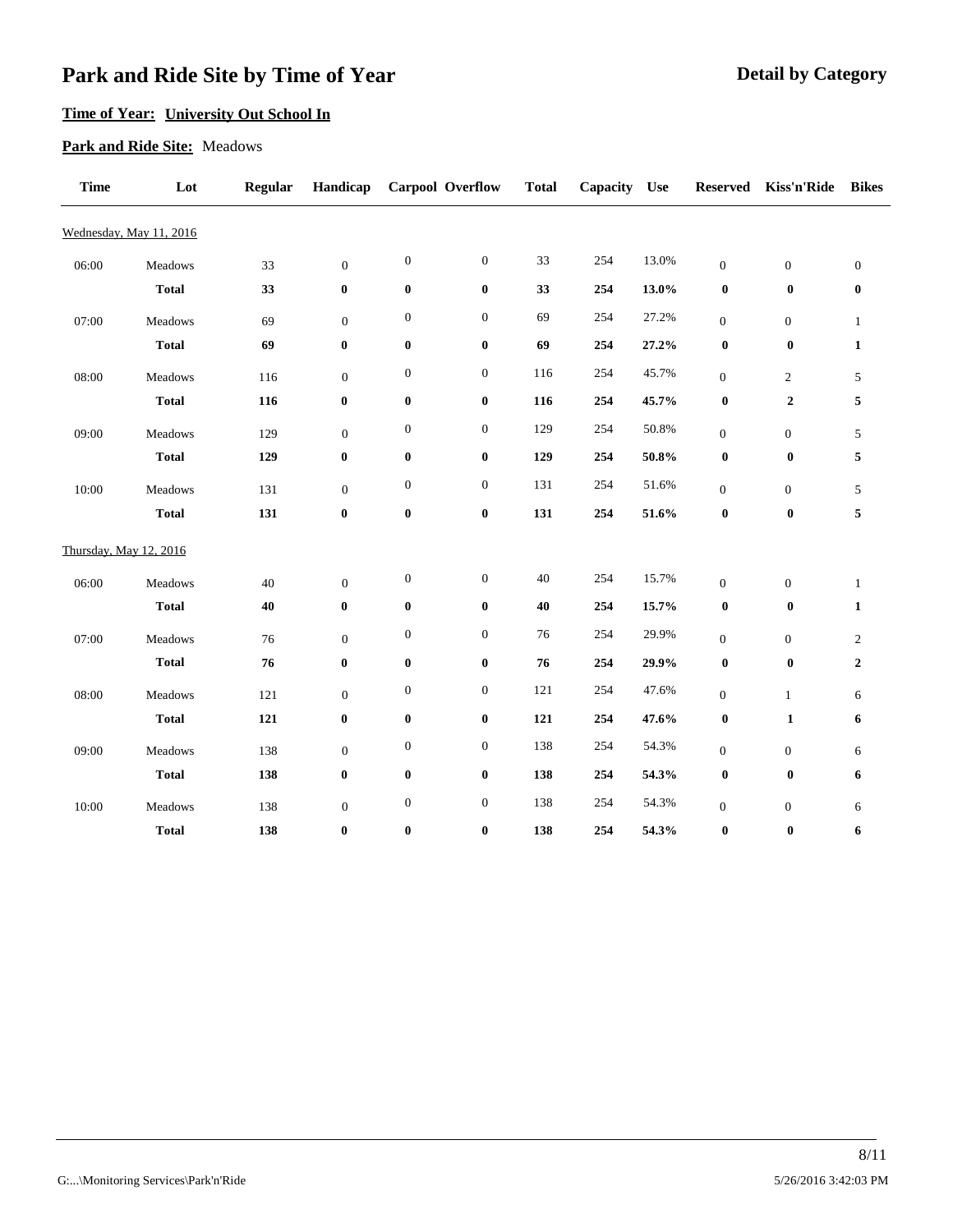## **Time of Year: University Out School In**

#### **Park and Ride Site:** Lewis Farms

| <b>Time</b>            | Lot                     | <b>Regular</b>          | Handicap                       |                  | Carpool Overflow | <b>Total</b>     | Capacity | Use      | <b>Reserved</b>                      | Kiss'n'Ride                          | <b>Bikes</b>                         |
|------------------------|-------------------------|-------------------------|--------------------------------|------------------|------------------|------------------|----------|----------|--------------------------------------|--------------------------------------|--------------------------------------|
|                        | Wednesday, May 11, 2016 |                         |                                |                  |                  |                  |          |          |                                      |                                      |                                      |
| 06:00                  | Gravel                  | $\boldsymbol{0}$        | $\boldsymbol{0}$               | $\boldsymbol{0}$ | $\boldsymbol{0}$ | $\boldsymbol{0}$ | 240      | $0.0\%$  | $\boldsymbol{0}$                     | $\boldsymbol{0}$                     | $\boldsymbol{0}$                     |
|                        | Paved                   | $28\,$                  | $\boldsymbol{0}$               | $\boldsymbol{0}$ | $\boldsymbol{0}$ | $28\,$           | 373      | 7.5%     | $\boldsymbol{0}$                     | $\boldsymbol{0}$                     | $\boldsymbol{0}$                     |
|                        | <b>Total</b>            | ${\bf 28}$              | $\bf{0}$                       | $\boldsymbol{0}$ | $\pmb{0}$        | ${\bf 28}$       | 613      | 4.6%     | $\boldsymbol{0}$                     | $\boldsymbol{0}$                     | $\boldsymbol{0}$                     |
| 07:00                  | Paved                   | 120                     | $\boldsymbol{0}$               | $\boldsymbol{0}$ | $\boldsymbol{0}$ | 120              | 373      | 32.2%    | $\boldsymbol{0}$                     | $\boldsymbol{0}$                     | $\boldsymbol{0}$                     |
|                        | Gravel                  | $\boldsymbol{0}$        | $\boldsymbol{0}$               | $\boldsymbol{0}$ | $\boldsymbol{0}$ | $\boldsymbol{0}$ | 240      | 0.0%     | $\boldsymbol{0}$                     | $\boldsymbol{0}$                     | $\boldsymbol{0}$                     |
|                        | <b>Total</b>            | 120                     | $\bf{0}$                       | $\boldsymbol{0}$ | $\pmb{0}$        | 120              | 613      | 19.6%    | $\boldsymbol{0}$                     | $\boldsymbol{0}$                     | $\boldsymbol{0}$                     |
| 08:00                  | Paved                   | 216                     | $\mathbf{1}$                   | $\boldsymbol{0}$ | $\boldsymbol{0}$ | 217              | 373      | 58.2%    | $\boldsymbol{0}$                     | $\boldsymbol{0}$                     | $\boldsymbol{0}$                     |
|                        | Gravel                  | $\boldsymbol{0}$        | $\boldsymbol{0}$               | $\boldsymbol{0}$ | $\boldsymbol{0}$ | $\boldsymbol{0}$ | 240      | $0.0\%$  | $\boldsymbol{0}$                     | $\boldsymbol{0}$                     | $\boldsymbol{0}$                     |
|                        | <b>Total</b>            | 216                     | $\mathbf{1}$                   | $\boldsymbol{0}$ | $\pmb{0}$        | $\bf 217$        | 613      | 35.4%    | $\boldsymbol{0}$                     | $\pmb{0}$                            | $\boldsymbol{0}$                     |
|                        |                         |                         |                                | $\boldsymbol{0}$ | $\boldsymbol{0}$ | $\boldsymbol{0}$ | 240      | $0.0\%$  |                                      |                                      |                                      |
| 09:00                  | Gravel<br>Paved         | $\boldsymbol{0}$<br>236 | $\boldsymbol{0}$<br>3          | $\boldsymbol{0}$ | $\boldsymbol{0}$ | 239              | 373      | 64.1%    | $\boldsymbol{0}$<br>$\boldsymbol{0}$ | $\boldsymbol{0}$<br>$\boldsymbol{0}$ | $\boldsymbol{0}$<br>$\boldsymbol{0}$ |
|                        | <b>Total</b>            | 236                     | $\mathbf{3}$                   | $\bf{0}$         | $\pmb{0}$        | 239              | 613      | 39.0%    | $\boldsymbol{0}$                     | $\boldsymbol{0}$                     | $\boldsymbol{0}$                     |
|                        |                         |                         |                                | $\boldsymbol{0}$ | $\boldsymbol{0}$ | $\boldsymbol{0}$ | 240      | $0.0\%$  |                                      |                                      |                                      |
| 10:00                  | Gravel                  | $\boldsymbol{0}$<br>241 | $\boldsymbol{0}$               | $\boldsymbol{0}$ | $\boldsymbol{0}$ | 244              | 373      | 65.4%    | $\boldsymbol{0}$                     | $\boldsymbol{0}$                     | $\boldsymbol{0}$                     |
|                        | Paved<br><b>Total</b>   | 241                     | $\mathfrak{Z}$<br>$\mathbf{3}$ | $\boldsymbol{0}$ | $\pmb{0}$        | ${\bf 244}$      | 613      | 39.8%    | $\boldsymbol{0}$<br>$\pmb{0}$        | $\boldsymbol{0}$<br>$\pmb{0}$        | $\boldsymbol{0}$<br>$\boldsymbol{0}$ |
|                        |                         |                         |                                |                  |                  |                  |          |          |                                      |                                      |                                      |
| Thursday, May 12, 2016 |                         |                         |                                |                  |                  |                  |          |          |                                      |                                      |                                      |
| 06:00                  | Gravel                  | $\boldsymbol{0}$        | $\boldsymbol{0}$               | $\boldsymbol{0}$ | $\boldsymbol{0}$ | $\boldsymbol{0}$ | 240      | $0.0\%$  | $\boldsymbol{0}$                     | $\boldsymbol{0}$                     | $\boldsymbol{0}$                     |
|                        | Paved                   | 24                      | $\boldsymbol{0}$               | $\boldsymbol{0}$ | $\boldsymbol{0}$ | 24               | 373      | 6.4%     | $\boldsymbol{0}$                     | $\boldsymbol{0}$                     | $\boldsymbol{0}$                     |
|                        | <b>Total</b>            | 24                      | $\bf{0}$                       | $\bf{0}$         | $\pmb{0}$        | 24               | 613      | 3.9%     | $\boldsymbol{0}$                     | $\boldsymbol{0}$                     | $\boldsymbol{0}$                     |
| 07:00                  | Paved                   | 99                      | $\boldsymbol{0}$               | $\boldsymbol{0}$ | $\boldsymbol{0}$ | 99               | 373      | 26.5%    | $\boldsymbol{0}$                     | $\boldsymbol{0}$                     | $\boldsymbol{0}$                     |
|                        | Gravel                  | $\boldsymbol{0}$        | $\boldsymbol{0}$               | $\boldsymbol{0}$ | $\boldsymbol{0}$ | $\boldsymbol{0}$ | 240      | $0.0\%$  | $\boldsymbol{0}$                     | $\boldsymbol{0}$                     | $\boldsymbol{0}$                     |
|                        | <b>Total</b>            | 99                      | $\bf{0}$                       | $\bf{0}$         | $\pmb{0}$        | 99               | 613      | 16.2%    | $\boldsymbol{0}$                     | $\pmb{0}$                            | $\boldsymbol{0}$                     |
| 08:00                  | Paved                   | 214                     | $\mathbf{1}$                   | $\boldsymbol{0}$ | $\boldsymbol{0}$ | 215              | 373      | 57.6%    | $\boldsymbol{0}$                     | $\mathbf{1}$                         | $\boldsymbol{0}$                     |
|                        | Gravel                  | $\boldsymbol{0}$        | $\boldsymbol{0}$               | $\boldsymbol{0}$ | $\boldsymbol{0}$ | $\bf{0}$         | 240      | $0.0\%$  | $\boldsymbol{0}$                     | $\boldsymbol{0}$                     | $\boldsymbol{0}$                     |
|                        | <b>Total</b>            | 214                     | $\mathbf 1$                    | $\boldsymbol{0}$ | $\pmb{0}$        | 215              | 613      | 35.1%    | $\boldsymbol{0}$                     | $\mathbf 1$                          | $\boldsymbol{0}$                     |
| 09:00                  | Paved                   | 236                     | $\mathfrak{Z}$                 | $\boldsymbol{0}$ | $\boldsymbol{0}$ | 239              | 373      | 64.1%    | $\boldsymbol{0}$                     | $\sqrt{2}$                           | $\boldsymbol{0}$                     |
|                        | Gravel                  | $\boldsymbol{0}$        | $\boldsymbol{0}$               | $\boldsymbol{0}$ | $\boldsymbol{0}$ | $\boldsymbol{0}$ | 240      | $0.0\%$  | $\boldsymbol{0}$                     | $\boldsymbol{0}$                     | $\boldsymbol{0}$                     |
|                        | <b>Total</b>            | 236                     | $\mathbf{3}$                   | $\boldsymbol{0}$ | $\pmb{0}$        | 239              | 613      | $39.0\%$ | $\boldsymbol{0}$                     | $\boldsymbol{2}$                     | $\boldsymbol{0}$                     |
| 10:00                  | Gravel                  | $\boldsymbol{0}$        | $\boldsymbol{0}$               | $\boldsymbol{0}$ | $\boldsymbol{0}$ | $\boldsymbol{0}$ | 240      | $0.0\%$  |                                      |                                      |                                      |
|                        | Paved                   | 239                     | $\mathfrak{Z}$                 | $\boldsymbol{0}$ | $\boldsymbol{0}$ | $242\,$          | 373      | 64.9%    | $\boldsymbol{0}$<br>$\boldsymbol{0}$ | $\boldsymbol{0}$<br>$\boldsymbol{2}$ | $\boldsymbol{0}$<br>$\boldsymbol{0}$ |
|                        | <b>Total</b>            | 239                     | $\mathbf{3}$                   | $\boldsymbol{0}$ | $\pmb{0}$        | ${\bf 242}$      | 613      | 39.5%    | $\boldsymbol{0}$                     | $\boldsymbol{2}$                     | $\boldsymbol{0}$                     |
|                        |                         |                         |                                |                  |                  |                  |          |          |                                      |                                      |                                      |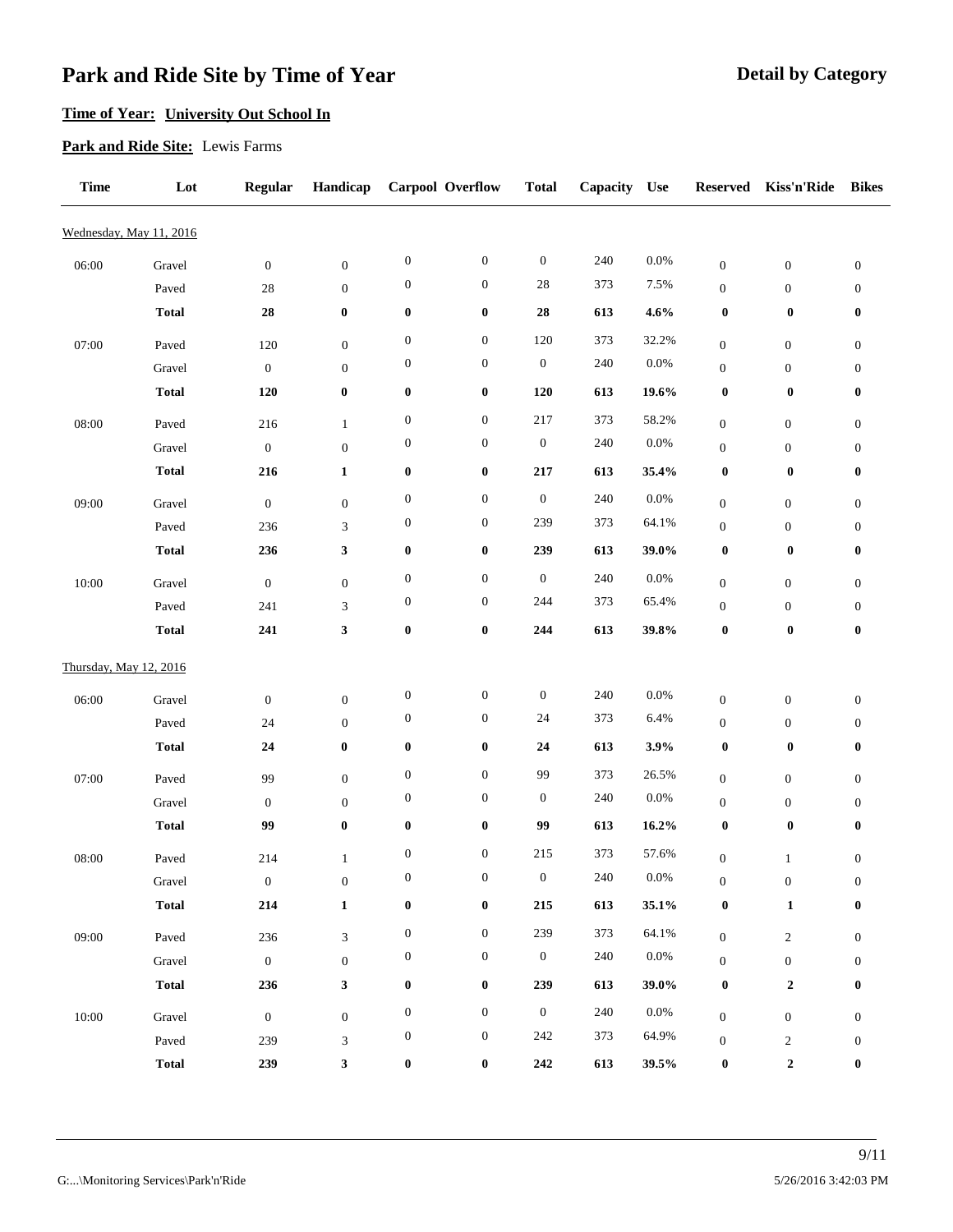### **Time of Year: University Out School In**

#### **Park and Ride Site:** Eaux Claires

| <b>Time</b> | Lot                     | <b>Regular</b> | Handicap         |                  | Carpool Overflow | <b>Total</b> | Capacity | <b>Use</b> | <b>Reserved</b>  | Kiss'n'Ride      | <b>Bikes</b>     |
|-------------|-------------------------|----------------|------------------|------------------|------------------|--------------|----------|------------|------------------|------------------|------------------|
|             | Wednesday, May 11, 2016 |                |                  |                  |                  |              |          |            |                  |                  |                  |
| 06:00       | Eaux Claires            | 13             | $\boldsymbol{0}$ | $\boldsymbol{0}$ | $\boldsymbol{0}$ | 13           | 391      | 3.3%       | $\mathbf{0}$     | $\boldsymbol{0}$ | $\boldsymbol{0}$ |
|             | <b>Total</b>            | 13             | $\bf{0}$         | $\pmb{0}$        | $\bf{0}$         | 13           | 391      | 3.3%       | $\boldsymbol{0}$ | $\boldsymbol{0}$ | $\boldsymbol{0}$ |
| 07:00       | Eaux Claires            | 83             | $\sqrt{2}$       | $\boldsymbol{0}$ | $\boldsymbol{0}$ | 85           | 391      | 21.7%      | $\mathbf{0}$     | $\boldsymbol{0}$ | $\boldsymbol{0}$ |
|             | <b>Total</b>            | 83             | $\boldsymbol{2}$ | $\bf{0}$         | $\bf{0}$         | 85           | 391      | 21.7%      | $\bf{0}$         | $\boldsymbol{0}$ | $\boldsymbol{0}$ |
| 08:00       | Eaux Claires            | 225            | 3                | $\boldsymbol{0}$ | $\boldsymbol{0}$ | 228          | 391      | 58.3%      | $\boldsymbol{0}$ | $\boldsymbol{0}$ | $\boldsymbol{0}$ |
|             | <b>Total</b>            | 225            | 3                | $\pmb{0}$        | $\bf{0}$         | 228          | 391      | 58.3%      | $\boldsymbol{0}$ | $\boldsymbol{0}$ | $\boldsymbol{0}$ |
| 09:00       | Eaux Claires            | 260            | 3                | $\boldsymbol{0}$ | $\boldsymbol{0}$ | 263          | 391      | 67.3%      | $\mathbf{0}$     | $\boldsymbol{0}$ | $\boldsymbol{2}$ |
|             | <b>Total</b>            | 260            | 3                | $\pmb{0}$        | $\pmb{0}$        | 263          | 391      | 67.3%      | $\pmb{0}$        | $\boldsymbol{0}$ | $\boldsymbol{2}$ |
| 10:00       | Eaux Claires            | 266            | 3                | $\boldsymbol{0}$ | $\boldsymbol{0}$ | 269          | 391      | 68.8%      | $\mathbf{0}$     | $\boldsymbol{0}$ | $\overline{c}$   |
|             | <b>Total</b>            | 266            | 3                | $\bf{0}$         | $\bf{0}$         | 269          | 391      | 68.8%      | $\pmb{0}$        | $\bf{0}$         | $\boldsymbol{2}$ |
|             |                         |                |                  |                  |                  |              |          |            |                  |                  |                  |
|             | Thursday, May 12, 2016  |                |                  |                  |                  |              |          |            |                  |                  |                  |
| 06:00       | Eaux Claires            | 13             | $\boldsymbol{0}$ | $\boldsymbol{0}$ | $\boldsymbol{0}$ | 13           | 391      | 3.3%       | $\mathbf{0}$     | $\boldsymbol{0}$ | $\boldsymbol{0}$ |
|             | <b>Total</b>            | 13             | $\bf{0}$         | $\pmb{0}$        | $\pmb{0}$        | 13           | 391      | 3.3%       | $\boldsymbol{0}$ | $\boldsymbol{0}$ | $\boldsymbol{0}$ |
| 07:00       | Eaux Claires            | 71             | 3                | $\boldsymbol{0}$ | $\boldsymbol{0}$ | 74           | 391      | 18.9%      | $\mathbf{0}$     | $\boldsymbol{0}$ | $\mathbf{0}$     |
|             | <b>Total</b>            | 71             | 3                | $\pmb{0}$        | $\pmb{0}$        | 74           | 391      | 18.9%      | $\boldsymbol{0}$ | $\boldsymbol{0}$ | $\pmb{0}$        |
| 08:00       | Eaux Claires            | 202            | $\sqrt{2}$       | $\boldsymbol{0}$ | $\boldsymbol{0}$ | 204          | 391      | 52.2%      | $\mathbf{0}$     | $\boldsymbol{0}$ | $\mathfrak{Z}$   |
|             | <b>Total</b>            | 202            | $\boldsymbol{2}$ | $\bf{0}$         | $\bf{0}$         | 204          | 391      | 52.2%      | $\bf{0}$         | $\boldsymbol{0}$ | 3                |
| 09:00       | Eaux Claires            | 224            | $\overline{c}$   | $\boldsymbol{0}$ | $\boldsymbol{0}$ | 226          | 391      | 57.8%      | $\mathbf{0}$     | $\boldsymbol{0}$ | $\mathfrak{Z}$   |
|             | <b>Total</b>            | 224            | $\boldsymbol{2}$ | $\bf{0}$         | $\bf{0}$         | 226          | 391      | 57.8%      | $\boldsymbol{0}$ | $\boldsymbol{0}$ | 3                |
| 10:00       | Eaux Claires            | 233            | $\boldsymbol{2}$ | $\boldsymbol{0}$ | $\boldsymbol{0}$ | 235          | 391      | 60.1%      | $\mathbf{0}$     | $\mathbf{1}$     | 3                |
|             | <b>Total</b>            | 233            | $\boldsymbol{2}$ | $\bf{0}$         | $\bf{0}$         | 235          | 391      | 60.1%      | $\pmb{0}$        | $\mathbf{1}$     | 3                |